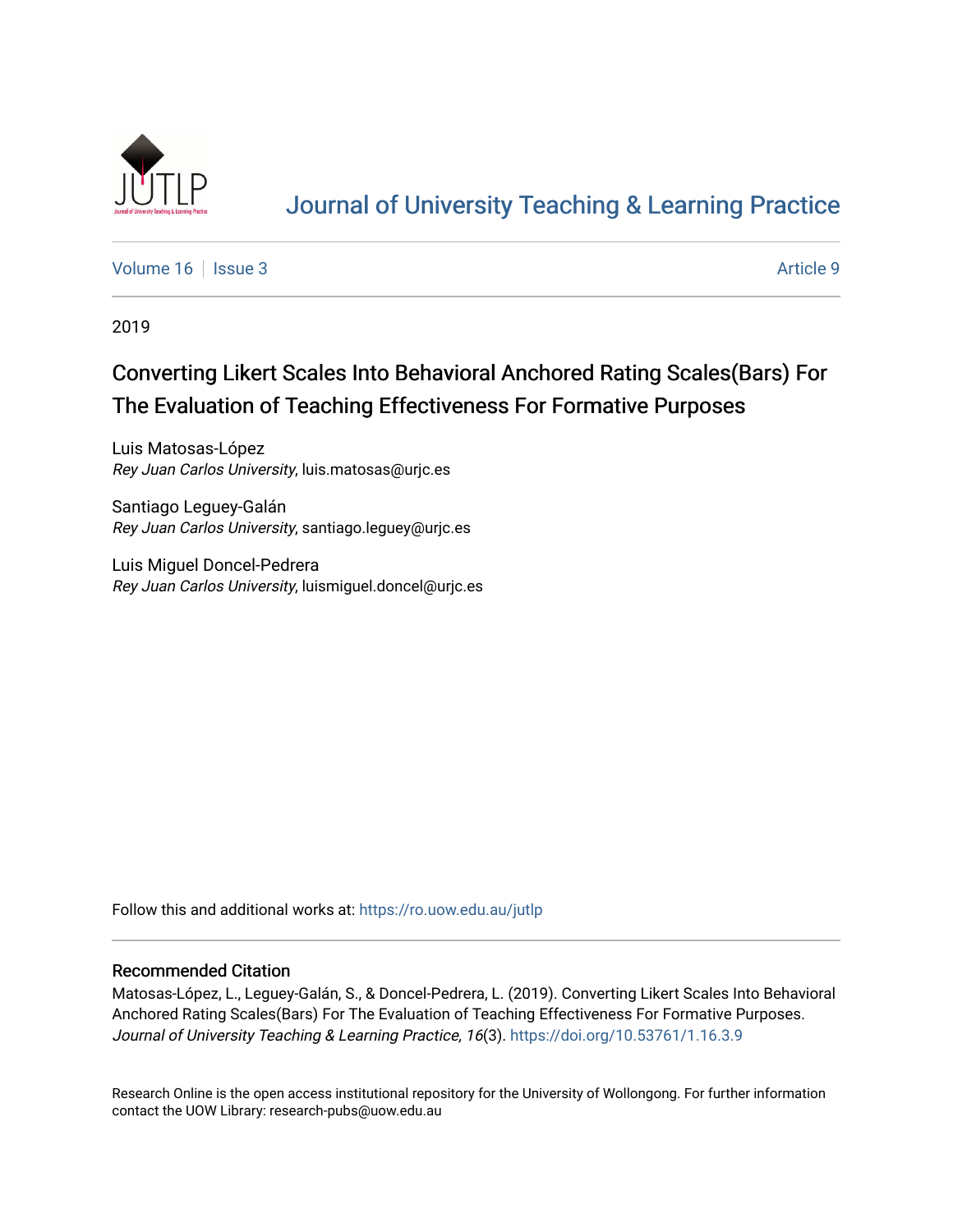## Converting Likert Scales Into Behavioral Anchored Rating Scales(Bars) For The Evaluation of Teaching Effectiveness For Formative Purposes

## Abstract

Likert scales traditionally used in student evaluations of teaching (SET) suffer from several shortcomings, including psychometric deficiencies or ambiguity problems in the interpretation of the results. Assessment instruments with Behavioral Anchored Rating Scales (BARS) offer an alternative to Likerttype questionnaires. This paper describes the construction of an appraisal tool with BARS generated with the participation of 974 students and 15 teachers.

The resulting instrument eliminates ambiguity in the interpretation of results and gives objectivity to the evaluation due to the use of unequivocal behavioral examples in the final scale.

However, BARS methodology presents the problem of losing behavioral information during scale construction. The BARS methodology presented by the authors introduces an additional step to the traditional procedure, which significantly reduces the loss of information during the scale construction.

The authors conclude that the qualitative approach of the proposed instrument facilitates the application of the formative function of the evaluation.

## Keywords

Student evaluation of teaching, SET, Teacher evaluation, Higher education, Formative evaluation, Behavioral episodes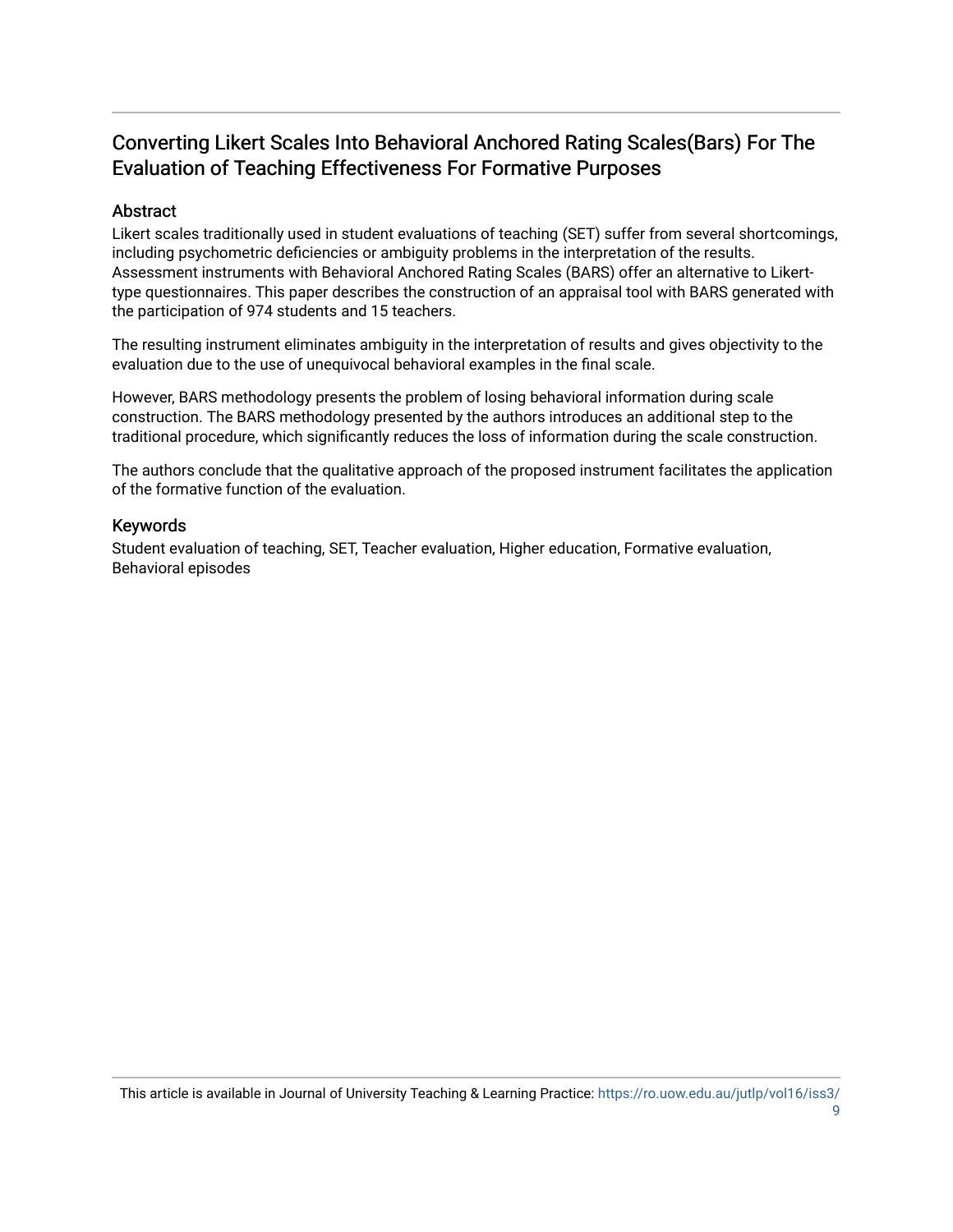

# [Journal of University Teaching & Learning Practice](https://ro.uow.edu.au/jutlp)

[Volume 16](https://ro.uow.edu.au/jutlp/vol16) | [Issue 3](https://ro.uow.edu.au/jutlp/vol16/iss3) Article 9

2019

# Converting Likert Scales Into Behavioral Anchored Rating Scales(Bars) For The Evaluation of Teaching Effectiveness For Formative Purposes

Luis Matosas-López Rey Juan Carlos University, luis.matosas@urjc.es

Santiago Leguey-Galán Rey Juan Carlos University, santiago.leguey@urjc.es

Luis Miguel Doncel-Pedrera Rey Juan Carlos University, luismiguel.doncel@urjc.es

Follow this and additional works at: [https://ro.uow.edu.au/jutlp](https://ro.uow.edu.au/jutlp?utm_source=ro.uow.edu.au%2Fjutlp%2Fvol16%2Fiss3%2F9&utm_medium=PDF&utm_campaign=PDFCoverPages) 

## Recommended Citation

Matosas-López, L., Leguey-Galán, S., & Doncel-Pedrera, L. (2019). Converting Likert Scales Into Behavioral Anchored Rating Scales(Bars) For The Evaluation of Teaching Effectiveness For Formative Purposes. Journal of University Teaching & Learning Practice, 16(3). https://ro.uow.edu.au/jutlp/vol16/iss3/9

Research Online is the open access institutional repository for the University of Wollongong. For further information contact the UOW Library: research-pubs@uow.edu.au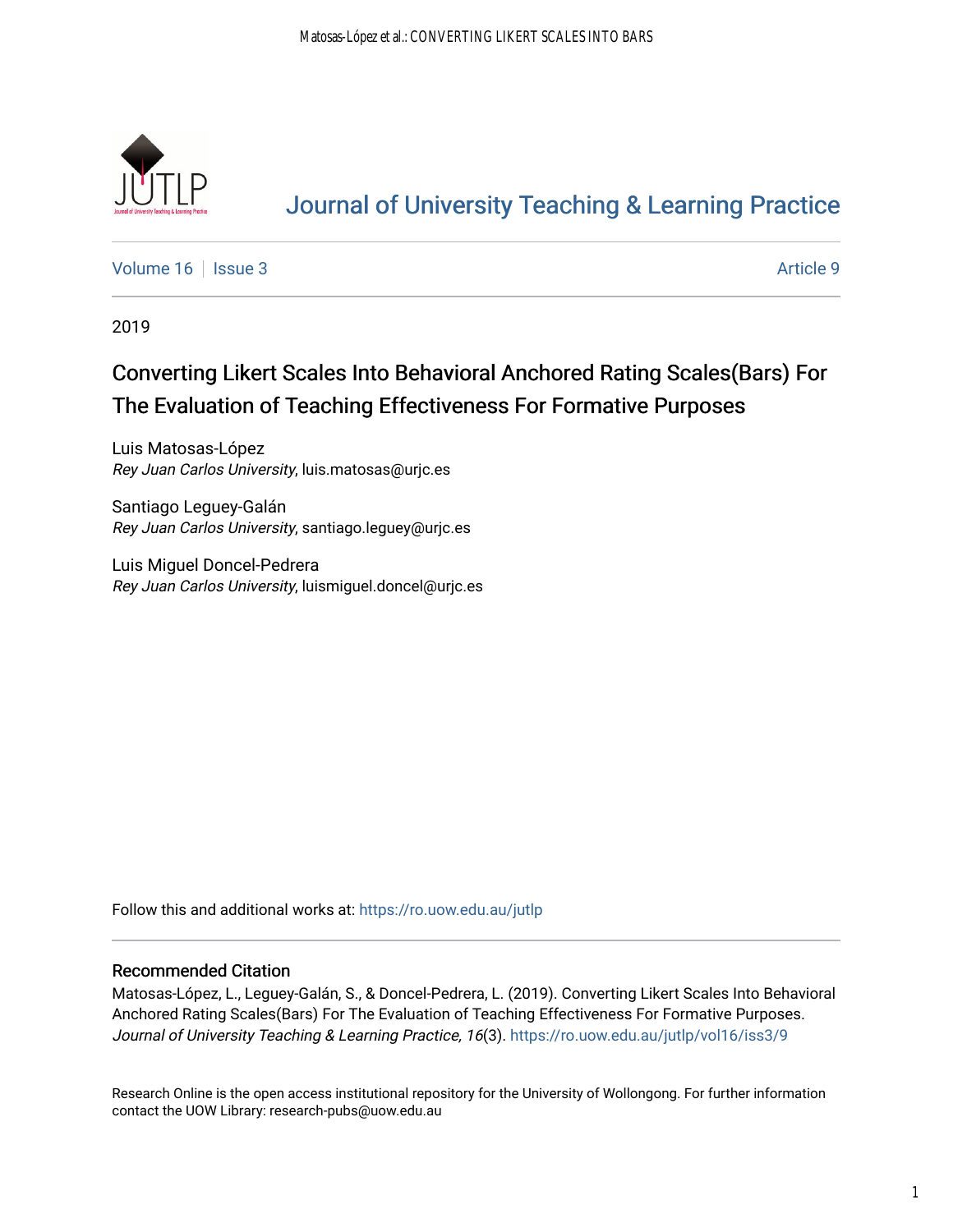## Converting Likert Scales Into Behavioral Anchored Rating Scales(Bars) For The Evaluation of Teaching Effectiveness For Formative Purposes

## **Abstract**

Likert scales traditionally used in student evaluations of teaching (SET) suffer from several shortcomings, including psychometric deficiencies or ambiguity problems in the interpretation of the results. Assessment instruments with Behavioral Anchored Rating Scales (BARS) offer an alternative to Likerttype questionnaires. This paper describes the construction of an appraisal tool with BARS generated with the participation of 974 students and 15 teachers.

The resulting instrument eliminates ambiguity in the interpretation of results and gives objectivity to the evaluation due to the use of unequivocal behavioral examples in the final scale.

However, BARS methodology presents the problem of losing behavioral information during scale construction. The BARS methodology presented by the authors introduces an additional step to the traditional procedure, which significantly reduces the loss of information during the scale construction.

The authors conclude that the qualitative approach of the proposed instrument facilitates the application of the formative function of the evaluation.

### Keywords

Student evaluation of teaching, SET, Teacher evaluation, Higher education, Formative evaluation, Behavioral episodes

This article is available in Journal of University Teaching & Learning Practice: [https://ro.uow.edu.au/jutlp/vol16/iss3/](https://ro.uow.edu.au/jutlp/vol16/iss3/9) [9](https://ro.uow.edu.au/jutlp/vol16/iss3/9)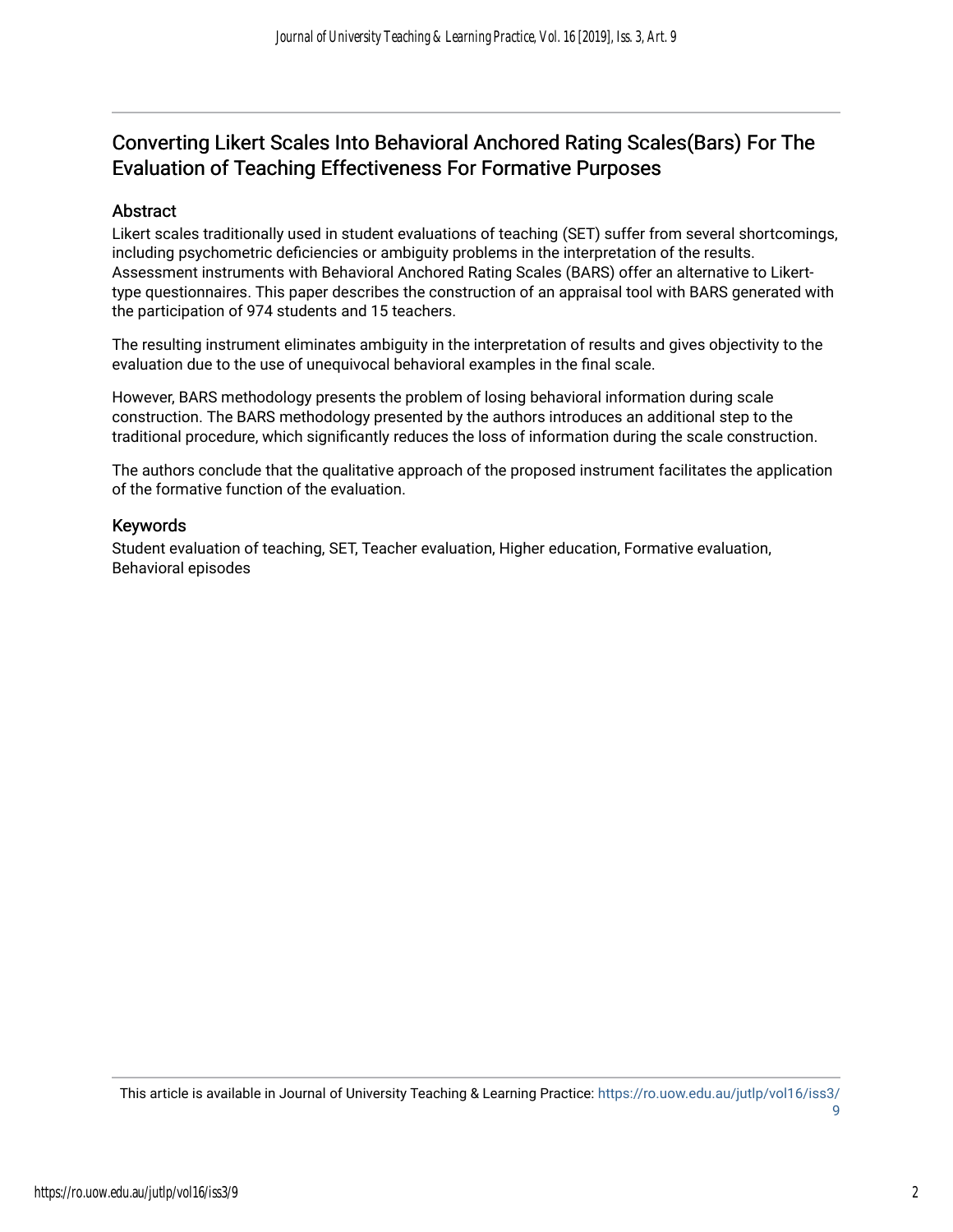### **Introduction**

Student evaluation of teaching (SET) has been the subject of extensive research in higher education since its use began in the mid-1920s (Remmers 1928). SET generally uses questionnaires with Likert-type scales, which collect the evaluations that students give of a teacher´s performance in a given course. The answers in these questionnaires are gathered to obtain the average score that the group gives to that teacher for different aspects of the teaching activity.

Although SET generally is used for formative purposes, it also contemplates a summative function (Spooren, Brockx & Mortelmans 2013). The formative purpose is relevant to educators who attempt to improve their teaching activity, while the summative function is applicable to academic management and administrative decision-making for career development. Considering the relevance of this double purpose, both formative and summative, numerous studies have examined the reliability and validity of these assessment systems over the years.

Different studies report that student ratings are a reliable measure of teaching effectiveness in general terms (Marsh 2007; Zhao & Gallant 2012; Lu & Wu 2018; Vanacore & Pellegrino 2019). Nevertheless, some authors describe serious concerns in using internal-consistency indicators to make general attributions on instrument reliability (Morley 2012; Marsh 1987). Leniency error – an alteration in the mean scores from the central point of the scale in a certain direction (Sharon & Bartlett 1969) – and the halo effect – the tendency of respondents to place the rated teacher at the same level across different categories (Bernardin 1977) – also have a strong impact on student ratings.

The literature also focuses on the list of biasing variables that moderate the validity of student ratings. Grading leniency is a common issue of concern among these biasing variables. Even though final grades should not affect teaching evaluations, as they are published after student ratings are collected, different authors address correlations between expected grades and ratings (Griffin 2004; McPherson 2006). Moreover, Feldman (1978) reports that scores tend to be higher in elective than in compulsory courses, and Marsh and Dunkin (1992) state that arts or humanities' students rate teachers more positively than students from other disciplines. In addition, the level of instruction (Neumann & Neumann 1985), teacher personality traits (Patrick 2011), student character (McCann & Gardner, 2014), class size (Gannaway et al. 2017), instructor rank (Spooren 2010), teacher age (Kinney & Smith 1992), teacher gender (Boring 2017) and even teacher attractiveness (Hamermesh & Parker 2005) are other examples of latent biases associated with SET.

Different authors (Murray 1984; Wright & Jenkins-Guarnieri 2012) state that biasing variables only have a slight influence on student ratings. However, studies in which these potential sources of bias are not controlled for display lower validity coefficients than research that controls for such factors (Abrami & D'Apollonia 1997).

In addition to the reliability and validity problems, Likert scales are also subject to response bias that includes extreme response style (persistent use of extreme points on the scale), middle-point responding (persistent use of midpoints on the scale), noncontingent responding (tendency to respond randomly) or directional bias (tendency to show more agreement than disagreement) (Baumgartner & Steenkamp 2001). Furthermore, Likert scales present ambiguity problems in interpreting the results when the appraisal tool uses one single item to evaluate the teaching category (Spooren et al. 2007).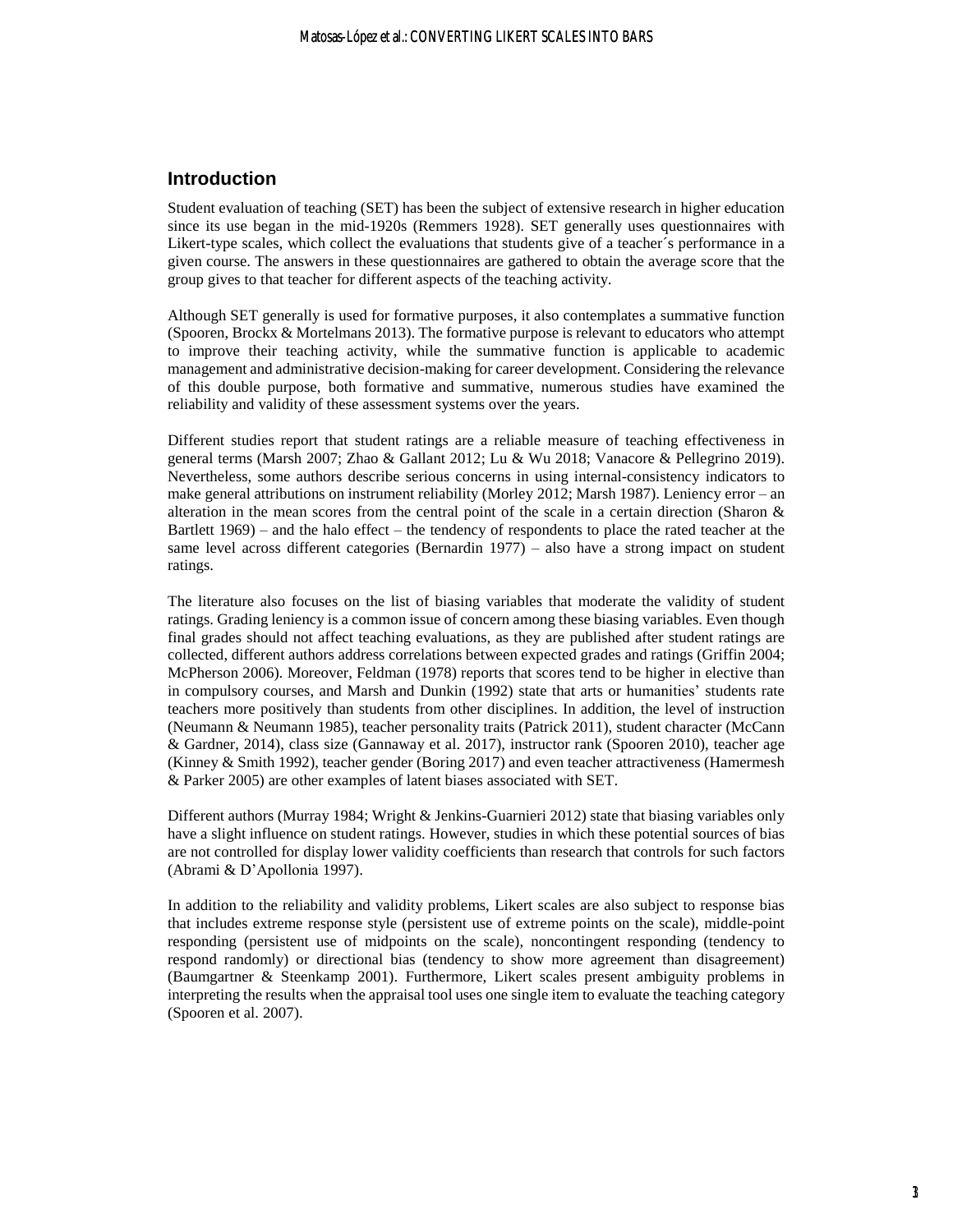#### *Behavioural Anchored Rating Scales (BARS)*

The shortcomings of Likert-type scales, according to different authors, are unquestionable (Hornstein 2017; Matosas-López & García-Sánchez 2019). These shortcomings are documented broadly in the existing literature, with the most notable being reliability (Beecham 2009; Morley 2014), validity (Braga, Paccagnella & Pellizzari 2014; Feistauer & Richter 2018), leniency error and halo effect (Little, Goe & Bell 2009; Wilson, Beyer & Monteiro 2014), response bias (Richardson 2012; Tomes, Coetzee & Schmulian 2019) and ambiguity in the wording on the final instrument (Spooren, Mortelmans & Thijssen 2012; Huybers 2014).

However, Martin-Raugh et al. (2016) argue that instruments used to measure teaching effectiveness can be enhanced using well-defined behavioural examples as points on the scales. In accordance with Harari and Zedeck (1973), one approach that overcomes several shortcomings in SET is the Behavioural Anchored Rating Scales (BARS) methodology proposed by Smith and Kendall (1963). The BARS methodology has been used widely over the past few decades to evaluate job performance in different contexts, including the engineering industry (Williams & Seiler 1973), tourism (Woods, Sciarini & Breiter 1998), police activity (Catano 2007) and personnel selection (Levashina et al. 2014), among others.

The BARS procedure gathers behavioural episodes (effective and ineffective) for the main dimensions of the analysed activity; these are episodes that, after successive depurations, serve as anchor points across the final scale. Despite the fact that Smith and Kendall's original methodology has undergone variations in different studies, Borman and Vallon (1974) summarise the procedure in four key steps: a) a group of raters provides precise behavioural examples of low, medium or high job performance; b) these behavioural examples are grouped into activity dimensions; c) a second group of participants rates the examples and recategorizes them in the different dimensions; and d) the researcher selects the behavioural examples that define the anchors in each dimension based on a small-standard-deviation criterion.

#### *Why use BARS?*

Previous research raises some controversies about the convenience of the use of BARS as an alternative to Likert scales. Some studies argue that there is no significant evidence that BARS is better than other traditional scales regarding reliability, leniency error and the halo effect (Bernardin, Alvares & Cranny 1976; Kingstrom & Bass 1981) or are less susceptible to potential bias (Burnaska & Hollmann, 1974). However, several studies report reasonings to the contrary, not only in the higher-education context but also in other areas such as those mentioned above.

For instance, Campbell et al. (1973) state that BARS reduces leniency error and the halo effect. BARS has been shown to yield less leniency error because of a better definition of the performance levels being considered on the scale, and less halo effect due to a good description of the categories being evaluated (Borman & Dunnette 1975). In the same way, Harari and Zedeck (1973) report a reduction in the influence of some biasing variables, apparently resulting from the use of unequivocal behavioural examples of teaching and adopting students´ vocabulary. Additionally, Dickinson and Zellinger (1980) note that BARS reduces many of the inconsistencies from the conventional assessment systems as a result of the involvement of potential future raters in scale construction.

More recently, the findings of several studies (Ohland et al. 2012; Fernández Millán & Fernández Navas 2013; MacMillan et al. 2013; Debnath, Lee & Tandon 2015) also confirm the high reliability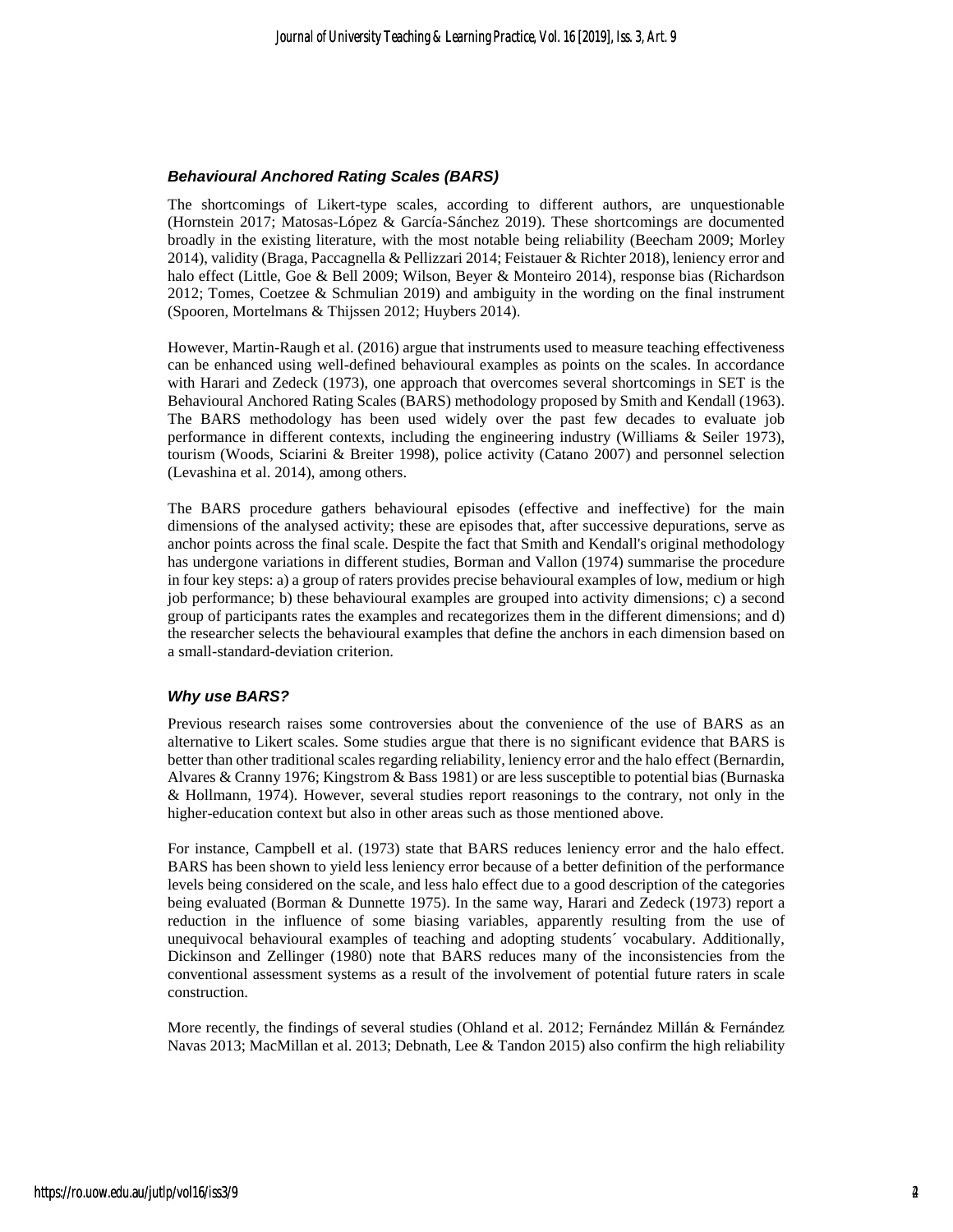and validity of BARS in the evaluation of job performance in professional contexts.

Consequently, the BARS methodology appears to be a suitable alternative to the commonly used Likert-type scales. BARS not only enables psychometric improvements in the appraisal tool but also eliminates ambiguity in the interpretation of results and provides objectivity to the evaluation due to the use of behavioural examples in the final scale.

#### *Why adjusted BARS?*

Although BARS can moderate some of the problems that arise from the use of Likert scales, researchers also have concerns about the use of this methodology. The literature review conducted by Schwab et al. (1975) addresses important losses of behavioural information during the construction process. This loss of information is identified in the literature as the number of behavioural examples, the number of critical incidents or the amount of behavioural information in its broadest sense that does not survive successive depurations in scale construction. According to Dickinson and Zellinger (1980), the successive stages of depuration during the process can cause the loss of up to 90% of the behavioural examples.

The loss of information caused by the depuration of behavioural episodes during scale development, which has been revealed as one of the transcendental problems of BARS, can be observed in multiple studies through the years (Goodale & Burke 1975; Carretta & Walters 1991; Pounder 2000; Kell et al. 2017). However, this handicap can be overcome by the modification proposal implemented by the authors, who introduce an additional clustering stage into the traditional BARS methodology that significantly reduces the loss of behavioural information during scale construction.

Therefore, while most of the published SET research concentrates on the analyses of the reliability and validity of Likert-type questionnaires, this paper postulates the BARS approach as an alternative to conventional assessment systems. The methodology presented by the authors not only substantially reduces the loss of behavioural information throughout the scale construction but also eliminates ambiguity in the interpretation of results, giving objectivity to the evaluation.

#### **Method**

The research was set in the context of higher education in Spain. This study describes the construction process of an appraisal tool with BARS to evaluate teaching effectiveness starting from the 10-item Likert-type instrument used at Rey Juan Carlos University (URJC) in Madrid. The instrument taken as a reference contemplates 10 teaching categories assessed by a single five-point Likert item.

Consistent with previous studies about BARS application in higher education (Bernardin 1977; Dickinson & Zellinger 1980; Matosas-López & Leguey-Galán 2018), the researchers used a combination of students and faculty members in the scale construction. Thus, the sample consists of two different groups of participants: 974 full-time students from 36 programs of face-to-face modality and 15 academic faculty members. In line with previous research on the evaluation of teaching effectiveness (Kember & Leung 2008; Elliott & Shin 2010), the participants in both groups were selected using the convenience sampling technique. Table 1 summarises the participants' key socio-demographic characteristics.

#### **Table 1. Participants' socio-demographic information**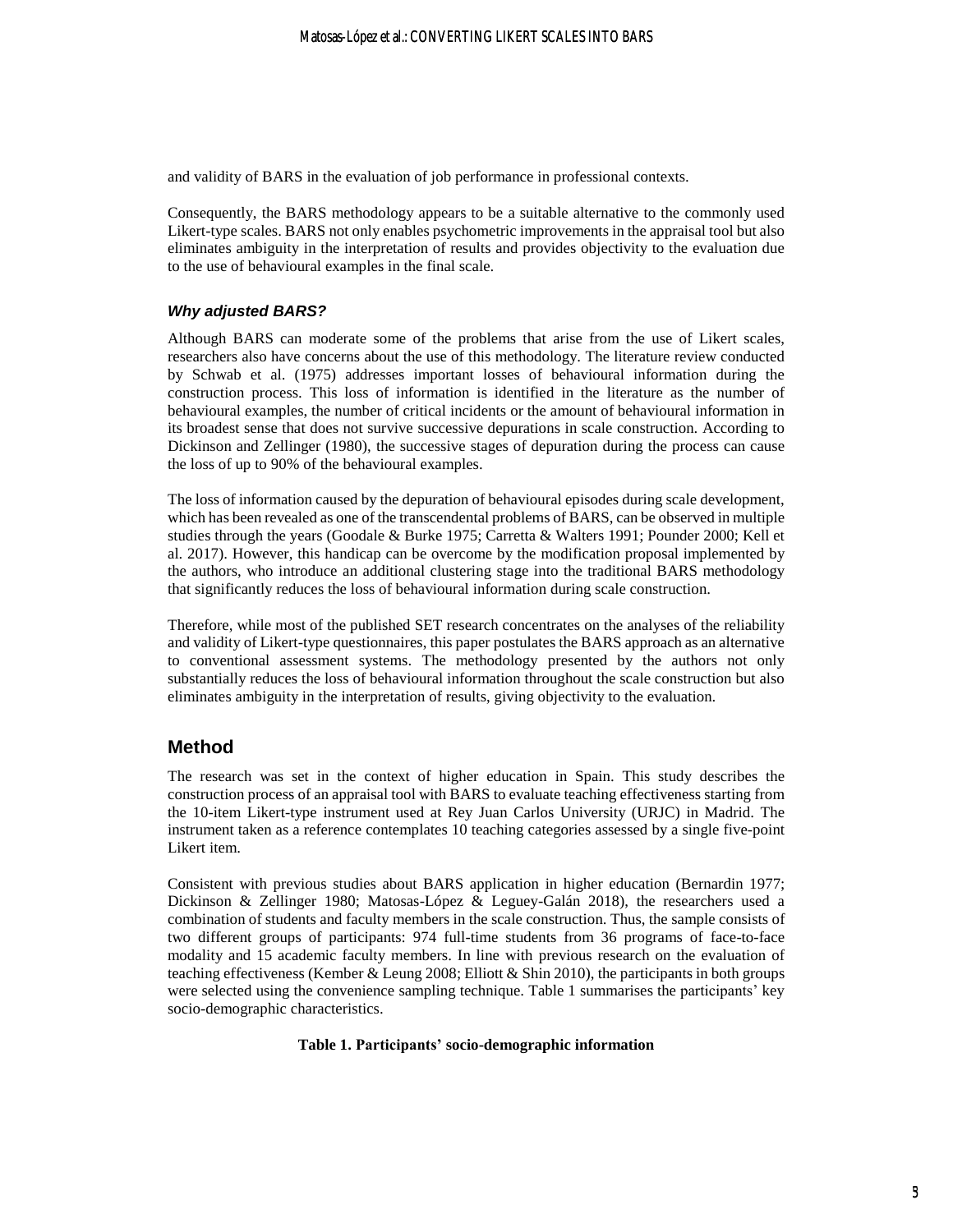|                     |                     |       | Age       |       | Gender        |
|---------------------|---------------------|-------|-----------|-------|---------------|
| <b>Participants</b> | No. of participants | X     | <b>SD</b> | Male  | <b>Female</b> |
| <b>Students</b>     | 974                 | 22.06 | 2.87      | 46.63 | 53.37         |
| Faculty members     | 15                  | 50.78 | 1.97      | 63.51 | 36.49         |

The procedure followed the guidelines of the original Smith and Kendall methodology and introduced an additional step into the traditional process. This new step (step 5) clustered critical incidents in core behavioural aspects (CBA) in a stage that substantially reduces the loss of behavioural information. The conversion of the initial Likert-type scale into an adjusted behavioural scale, in line with the work carried out by Klieger et al. (2018), comprised seven steps (Table 2).

Students took part in steps 2, 4 and 6; faculty members participated in steps 1, 3 and 5, being the experts different in each stage. Finally, the researchers were fully responsible for the work carried out in step 7.

|             |                                               | <b>Participants</b> |                           |                              |
|-------------|-----------------------------------------------|---------------------|---------------------------|------------------------------|
| <b>Step</b> | <b>Description</b>                            | <b>Students</b>     | <b>Faculty</b><br>members | <b>Research</b><br>technique |
|             | Description of the categories                 |                     | 5                         | Work panel                   |
| 2           | Behavioural examples                          | 25                  |                           | Group interview              |
| 3           | Screening of behavioural examples             |                     | 5                         | Work panel                   |
| 4           | Retranslation of behavioural examples         | 70                  |                           | Questionnaires               |
| 5           | Clustering in core behavioural aspects or CBA |                     | 5                         | Work panel                   |
| 6           | Dual evaluation of behavioural episodes       | 879                 |                           | Questionnaire                |
| 7           | Final scale generation                        |                     |                           |                              |
|             |                                               | 974                 | 15                        |                              |

#### **Table 2. Participants and research techniques employed in each step**

In the group of students (steps 2, 4 and 6), the researchers set a confidence level of 98%. Consequently, assuming  $P = Q = 50\%$ , the researchers worked with a sampling error of 3.67%. Considering that, in the educational research field, it is common to accept sampling errors of even 5% (Ficapal-Cusí et al. 2013), the margin of error pointed out confers to the study an appropriate statistical significance.

With regard to the number faculty members (steps 1, 3 and 5), even though Crawford and Kelder (2019) recommend a larger number of experts when articulating and evaluating scales, the number of five faculty members employed in each step may, according to Matosas-López (2018), be justified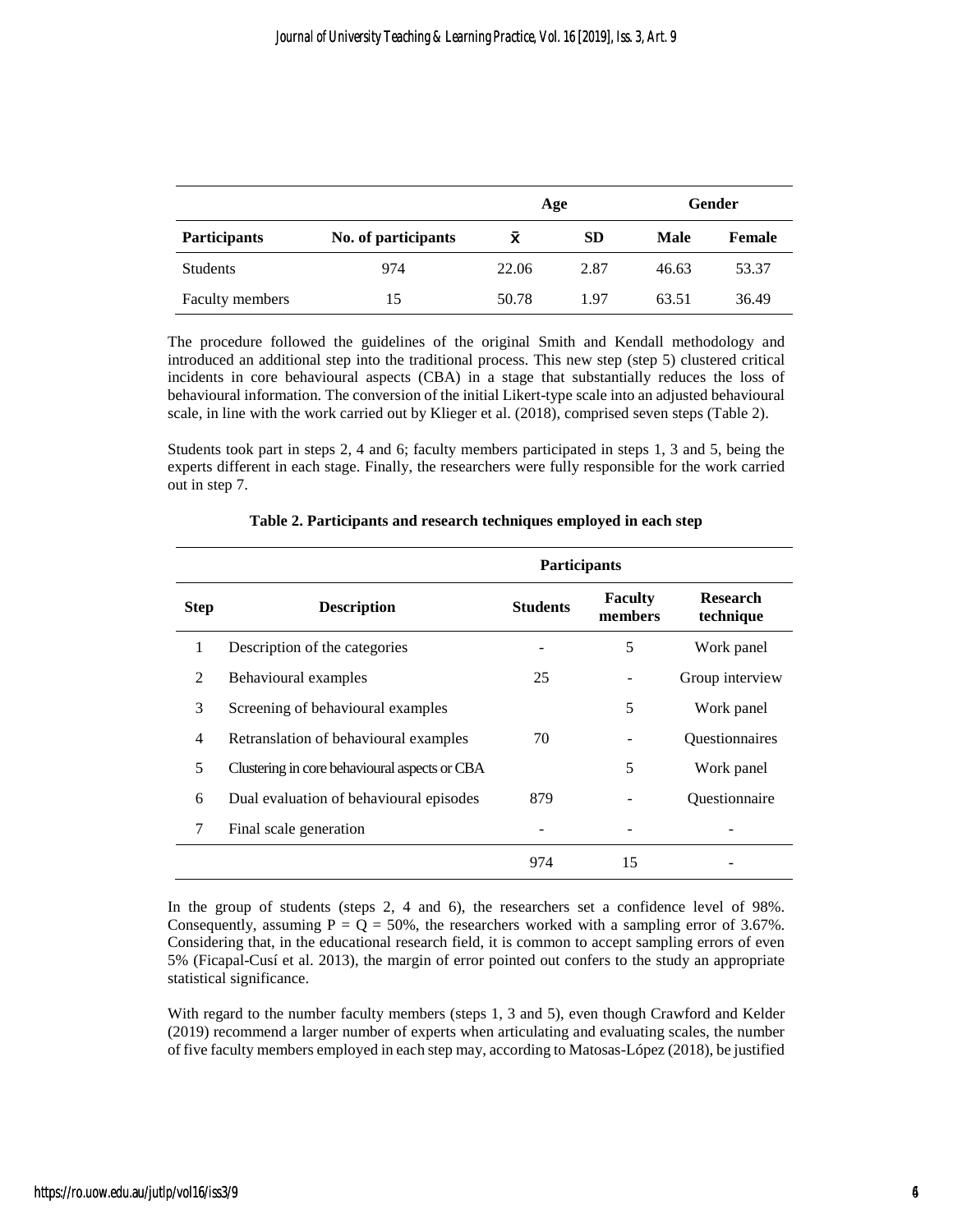by the judges' extensive experience and positions of high responsibility. All selected faculty members were professors with at least 20 years of teaching and management experience at the highest levels of the university system.

The research techniques used during the construction procedure were work panels when faculty members were involved, and group interviews or questionnaires when dealing with students (Table 2).

In stages where questionnaires were used to gather the information (steps 4 and 6), researchers proceeded to test the normality of the collected data. Although Shapiro-Wilk is generally restricted for sample size of less than 50, previous research also considers the possibility of applying this type of normality test to samples of up to 2,000 subjects. Given that the sample here could still be considered small, the researchers, in accordance with the approach of authors such as Razali and Wah (2011) or Royston (1982), used the Shapiro-Wilk test to check the normality assumption. The coefficient's p-value =  $0.498$  for the data collected in step 4 and p-value =  $0.512$  for the information gathered in stage 6, both above 0.05, verified that both datasets were normally distributed.

All participants involved in the study were provided with a detailed description of the project before taking part in the research. Surveys were administered face-to-face by a faculty member during class time at IT labs when data collection required questionnaires. The researchers used an online form that preserved the participant´s anonymity, always following the ethical research protocols approved by URJC.

#### *1. Description of the categories*

In a discussion group, the first panel of faculty members  $(n = 5)$  provided a detailed description of the 10 teaching categories considered in the former appraisal tool: course-introduction, evaluationsystem description, time-management, general-availability, organisational coherence, assessment implementation, dealing with doubts, explicative capacity, follow-up ease and overall satisfaction.

#### *2. Behavioural examples*

A group of postgraduate students ( $n = 25$ ) was recruited to provide behavioural examples of effective and ineffective performance of the teaching function for each category.

While other studies have used undergraduate students in this phase (Bernardin 1977; Dickinson  $\&$ Zellinger 1980; Matosas-López & Leguey-Galán 2018), the researchers selected postgraduate (master's and PhD) students for this study with the purpose of having a group of participants with between five and eight years of experience in teaching effectiveness processes. In the authors<sup> $\hat{ }$ </sup> opinion, the selection of postgraduate students to carry out the gathering of behavioural examples contributed to greater accuracy and clarity for each behavioural example.

Behavioural examples or critical incidents were collected using the group-interview technique, according to Flanagan (1954). Students were arranged in discussion groups of five participants in five different interviews, guided by the researchers. The interviewer presented the preliminary remarks and stated the main issue of discussion, then assumed a passive role to avoid interfering in the process. The students' terminology and original vocabulary were retained. Critical incidents were written by the participants and interviews were recorded for research purposes.

The students provided an initial pool of 321 critical incidents, which became the behavioural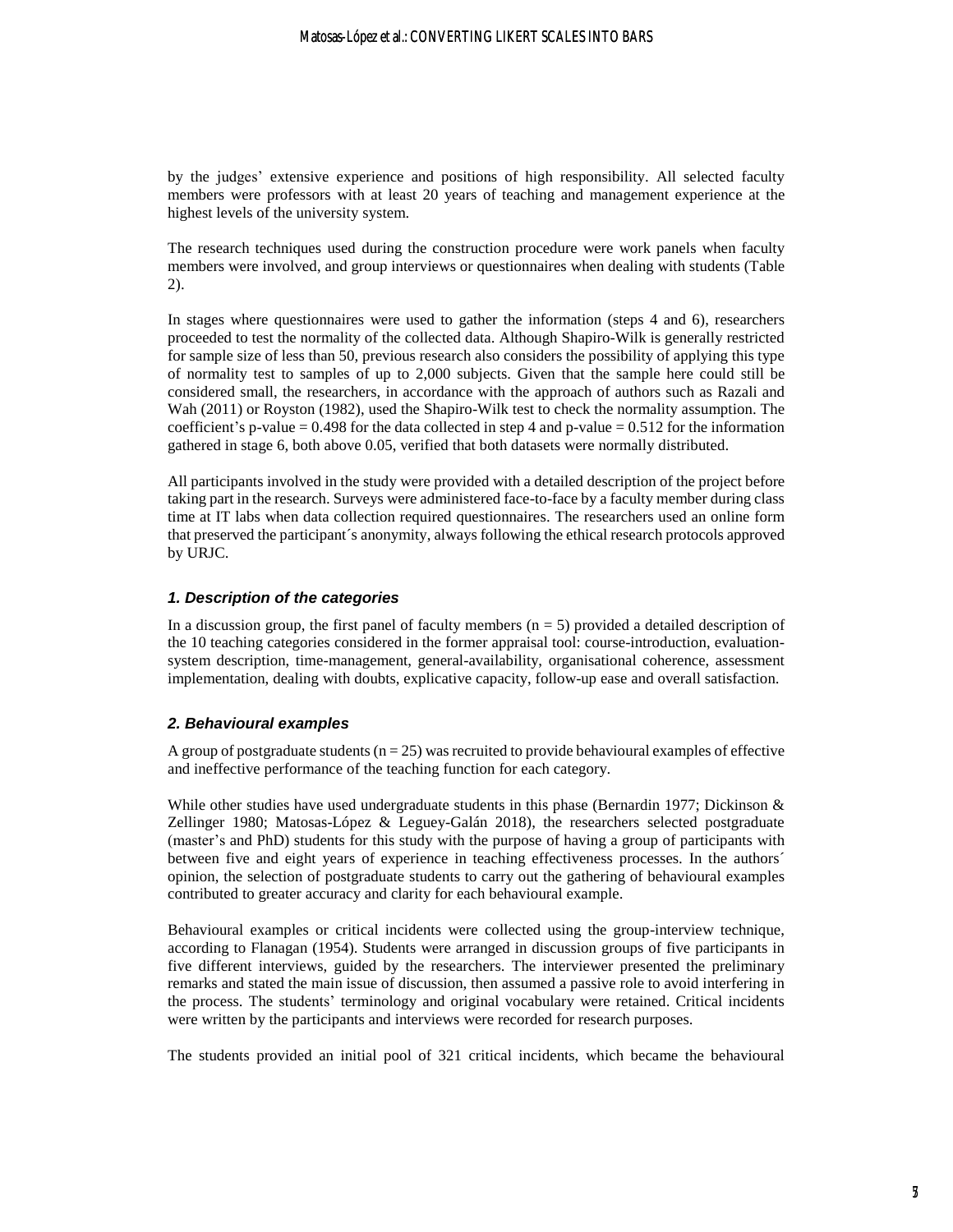information considered during the construction process.

#### *3. Screening of behavioural examples*

A second panel of faculty members ( $n = 5$ ) reviewed the behavioural examples collected during the second stage to edit and remove redundancies or ambiguous examples. The number of critical incidents after this third step was reduced from 321 to 278 items, based on panel members' recommendations.

#### *4. Retranslation of behavioural examples*

A group of full-time undergraduate students from the second year  $(n = 70)$  who were familiarised with the existing appraisal tool and the categories in the study, undertook the retranslation step. This step involved sorting critical incidents into the appropriate category according to the descriptions in step 1. The retranslation of behavioural examples was done using a questionnaire in which the participant assigned each of the 278 surviving items to the teaching category for which it was formulated.

Individual critical incidents were maintained when at least 80% of the participants reassigned them to the correct category. Incidents were eliminated when the retranslation standard was not reached. While other authors have required a lower level of agreement – for example, 60% (Pounder 2000), 65% (Burnaska & Hollmann 1974) or 70% (Dickinson & Zellinger 1980) – an 80% retranslation rate assured that both behavioural examples and categories were highly accurate and well defined. Forty-nine critical incidents were removed in this step, reducing the number of items from 278 to 229.

#### *5. Clustering in core behavioural aspects (CBAs)*

The researchers found that virtually all behavioural examples in each category, either effective or ineffective, referred to a condensed and recurrent number of underlying aspects. For instance, all the critical incidents in the follow-up ease category referred to one of four aspects: connection of contents throughout the course to generate an overview of the subject, periodic review of main ideas, participation during the course and workload. A new panel of faculty members ( $n = 5$ ) reviewed the 229 surviving critical incidents in detail with the objective of identifying the aspects to which the behavioural examples of each category referred repeatedly. The critical incidents classified into each teaching category were thus clustered into subcategories of synthesised episodes, called core behavioural aspects (CBA).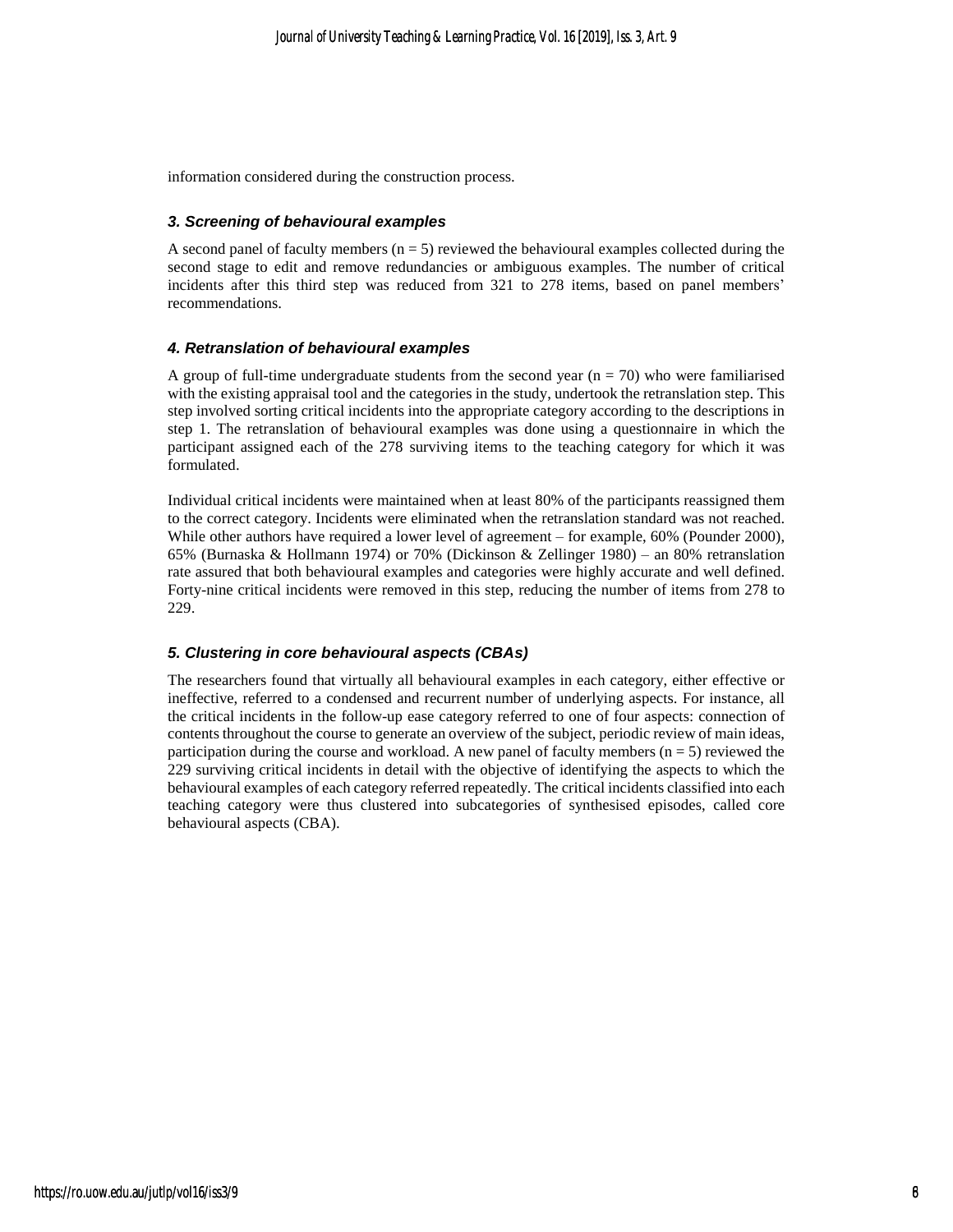|                  | CBA1 | Teacher connects contents across course stages to create a general perspective<br>of the subject                                   |
|------------------|------|------------------------------------------------------------------------------------------------------------------------------------|
| <b>Follow-up</b> | CBA2 | Teacher summarizes daily/weekly the main ideas previously explained in class                                                       |
| ease             | CBA3 | Teacher encourages student to participate in the course in different ways (class<br>work, class queries, online discussion forums) |
|                  | CBA4 | Teacher assigns an achievable weekly/monthly workload to the student                                                               |
|                  |      |                                                                                                                                    |

**Figure 1. CBAs in the follow-up ease category**

After reviewing all critical incidents in each category, the panel of faculty members concluded that each category could be redefined using four unambiguous CBAs (Matosas-López, 2018), which, when considered across the 10 categories, yielded 40 subcategories of CBAs (Appendix A). A total of 215 critical incidents were clustered into one of the 40 created subcategories. Fourteen critical incidents could not be clustered in any of the subcategories because they bore no relation to any other behavioural examples.

The clustering performed in this step was a meticulous and time-consuming procedure that allowed the researchers to place the information contained in 215 critical incidents in the 40 CBAs described in Appendix A. Therefore, this clustering process allowed the researchers to reduce the loss of information during the scale construction.

Consistent with Flanagan´s (1954) suggestions for defining critical incidents, the CBAs were adapted to provide concise statements with maximum descriptive capacity. Episodes were adjusted and formulated in a positive form for this purpose, while maintaining the participant's original vocabulary. The fulfilment or nonfulfillment of each CBA was considered in the next stage.

#### *6. Dual evaluation of behavioural episodes*

A group of full-time undergraduate students  $(n = 879)$  performed the dual evaluation in this step. The objective was to order the CBAs from the students' perspective, considering the importance that the CBAs had for them.

Participants performed this work using a questionnaire addressing two different tasks: the evaluation of the CBA and the rating of the statement that represented each category in the former instrument. Students were asked to consider the performance of a teacher during the past term when performing both tasks. To ensure that the participants completed the questionnaire taking different teacher profiles as a reference, and not only the ones that they liked or disliked the most, the instructor's choice was bounded by the researchers in every group from which data was collected.

To avoid one teacher being assessed multiple times and another only one time, the students in the groups in which the information was collected were divided into subgroups of equal size, and the researchers assigned a reference teacher to each subgroup. For instance, in a classroom with 40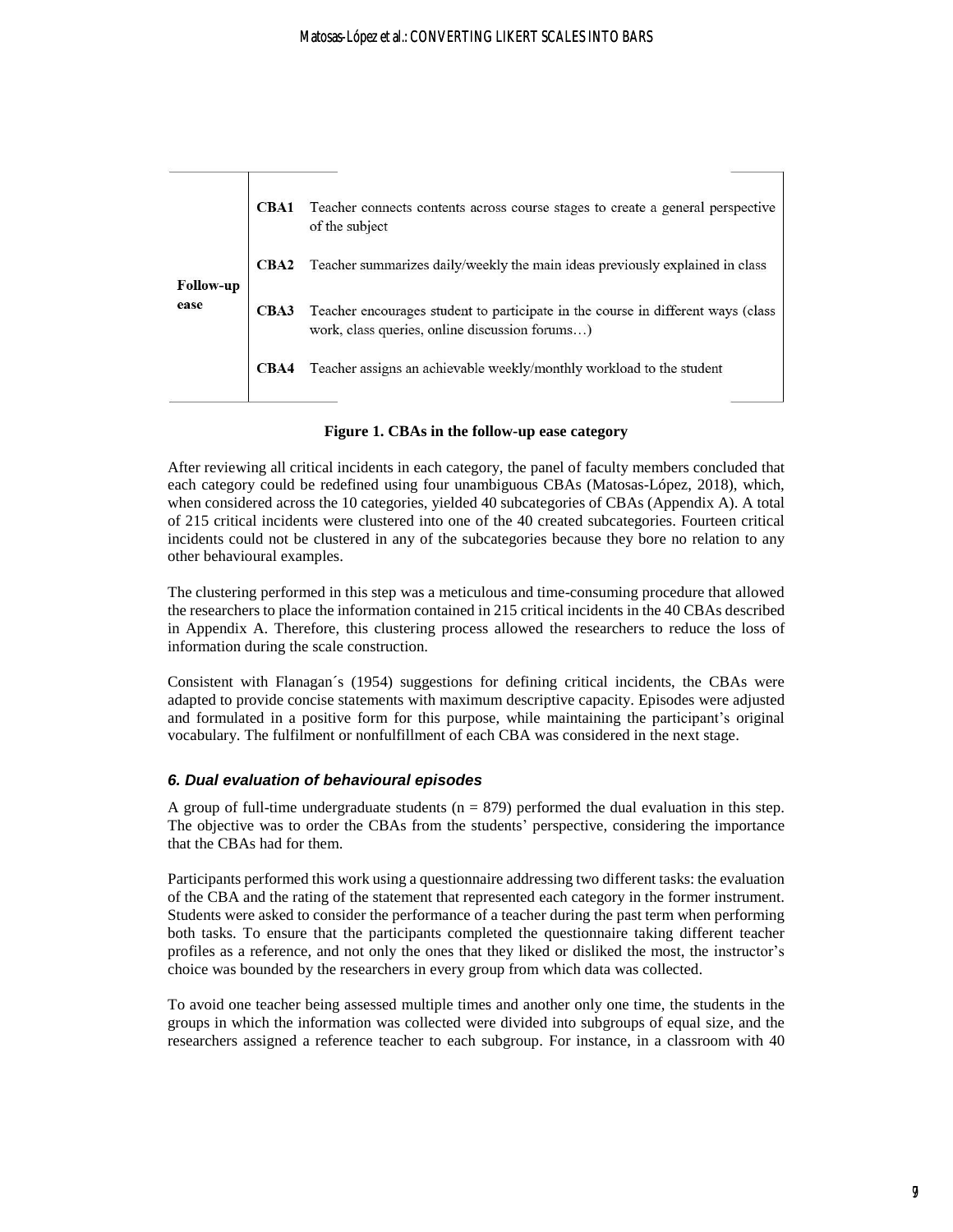students, the group was divided into four subgroups. The 10 students seated in the first row of the classroom assessed reference teacher A, the 10 students in the second row assessed reference teacher B, the 10 in the third row assessed reference teacher C and the ten in the last row assessed reference teacher D.

#### a) Evaluation of CBAs

Students initially assessed the four CBAs included in every category using a dichotomous appraisal method with choices of "Fulfilled" or "Not fulfilled". The students marked the option "Fulfilled" when the teacher met, covered or satisfied the referenced CBAs during the course. In contrast, the students marked the option "Not fulfilled" when the teacher did not meet, cover or satisfy the referenced CBAs during the course.

Participants evaluated the CBAs at this point, instead of giving a numerical score to isolated critical incidents as they normally would in the traditional BARS methodology. Because each quadruplet of CBAs was treated separately, category by category, the dichotomous appraisal ("Fulfilled" or "Not fulfilled") of the CBAs produced 16 potential scenarios or combinations per category. Considering the 10 categories, that process resulted in a total of 160 combinations of CBAs.

|      |                                                                                                                                    | <b>Fulfilled</b> | Not fulfilled |
|------|------------------------------------------------------------------------------------------------------------------------------------|------------------|---------------|
| CBA1 | Teacher connects contents across course stages to create a general<br>perspective of the subject                                   |                  |               |
| CBA2 | Teacher summarizes daily/weekly the main ideas previously explained<br>in class                                                    |                  |               |
| CBA3 | Teacher encourages student to participate in the course in different ways<br>(class work, class queries, online discussion forums) |                  |               |
| CBA4 | Teacher assigns an achievable weekly/monthly workload to the student                                                               |                  |               |

#### **Figure 2. Evaluation of CBA in the follow-up ease category**

A situation such as the one shown in Figure 2 thus represents a scenario or CBA combination in which the teacher satisfies or fulfils CBA1, CBA2, CBA3 and CBA4.

#### b) Evaluation of the statement that represents a category in the former instrument

Second, the same group of students rated the statement that represented the category in the former instrument on a Likert-type scale ranging from 1 to 5 ( $1 =$  Strongly disagree,  $5 =$  Strongly agree), keeping the selected teacher's performance as a reference and again using the same questionnaire. The use of an ordinal scale such as the one used in the previous Likert-type instrument allowed the CBAs to be ordered.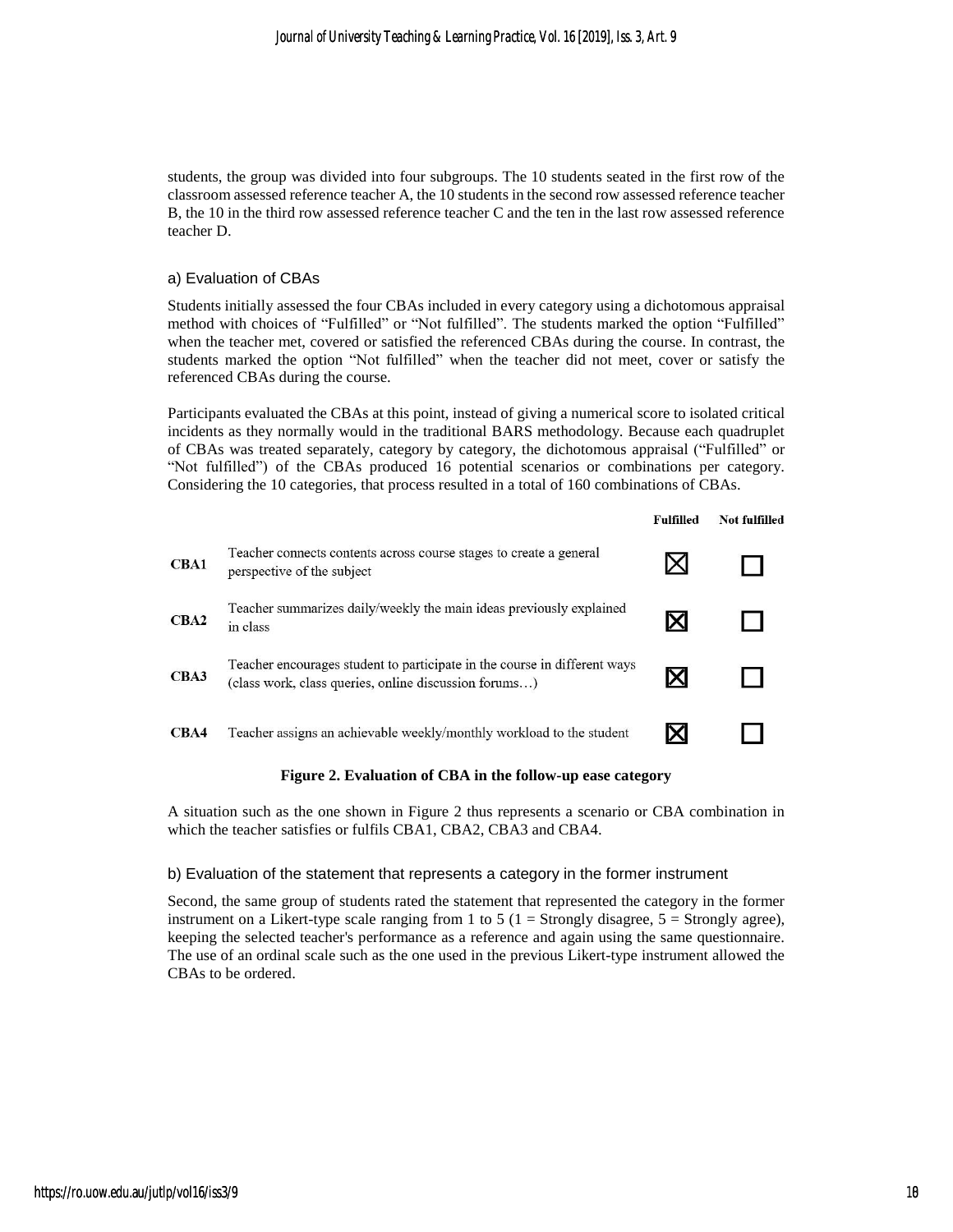

 $(1 =$  Strongly disagree,  $5 =$  Strongly agree)

#### **Figure 3. Evaluation of the statement that represents the follow-up ease category in the former instrument**

The first assessment in this dual evaluation generated 160 CBA combinations or scenarios. The second rating indicated the score associated with that combination of CBAs, from the students' perspective. This dual appraisal process ordered the CBAs in terms of importance to the participants. The process allowed the researchers to determine the combination of CBAs that the students expected for each level of performance. For example, Figures 2 and 3 indicate that, from the students' perspective in the follow-up ease category, the scenario or CBA combination in which the teacher fulfils CBA1, CBA2, CBA3 and CBA4 (Figure 2) would correspond with the highest level of effectiveness in the former Likert-type instrument (Figure 3).

Means and standard deviations were calculated for the 160 CBA combinations considered after completing the two previous tasks. The mean value identified the point on the scale that the combination could occupy in the final instrument; standard deviation described the degree of agreement among raters in placing the combination of CBAs at the point indicated by the mean.

Previous research describes numerous references in applying the standard-deviation criterion: 2 (Bernardin 1977)**,** 1.75 (Campbell et al. 1973), 1.5 (Schwab et al. 1975; Smith & Kendall 1963) and even 1 (Dickinson & Zellinger 1980). Our study is positioned close to the most conservative approaches. The authors thus retained those CBA combinations with a standard deviation of 1.25 or less for their possible inclusion in the final instrument. Combinations of CBAs with standard deviations greater than 1.25 were discarded from the process.

#### *7. Final scale generation*

After completing the dual evaluation and removing CBA combinations with a standard deviation greater than 1.25, the researchers created the scale using surviving items as anchors for the category to which they belonged across the five-point continuum.

The definition of class intervals was made according to the equal-appearing interval technique (Schultz & Siegel 1961). The authors defined four breaks in a 0.80 ratio: at 1.80, 2.60, 3.40 and 4.20. These breaks generated five equal-sized interval classes on the scale. Combinations of CBAs were then allocated to each interval according to the mean value of their ratings in the dualevaluation step. Every CBA combination therefore fell into an interval.

To ensure that at least one CBA combination fell into each class interval of the scale, the researchers needed to manage four key aspects: obtaining a generous number of participants (step 6); delimiting the choice of instructor accurately with the objective of obtaining evaluations of a wide spectrum of teachers´ typologies (step 6); adopting an accurate standard-deviation criterion to retain the CBA combinations, considering the needs of the research and the dataset (step 6); and defining class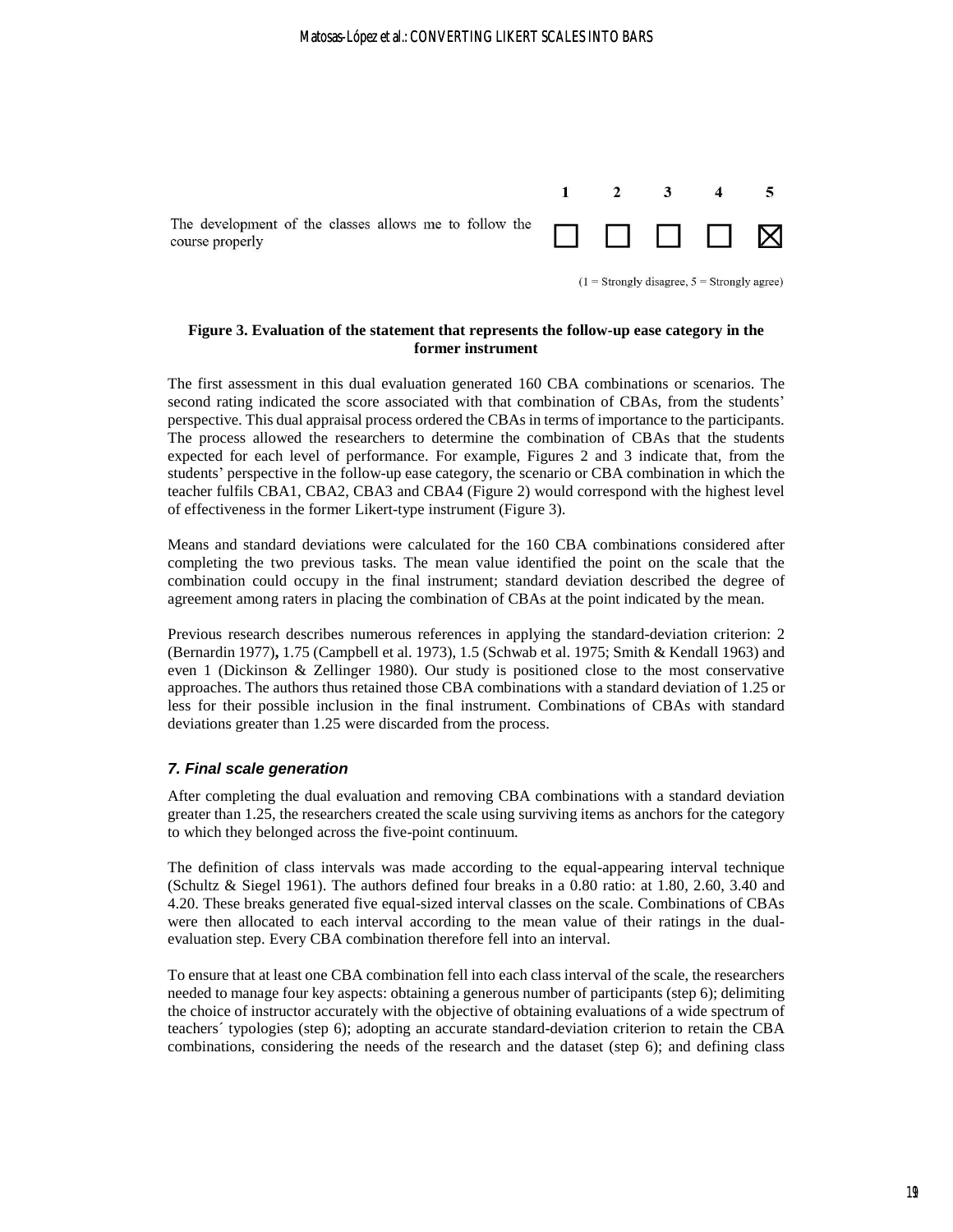intervals of the appropriate size according to the distribution of values in the dataset (step 7).

When more than one item fit a certain class interval, the choice was made to take the CBA combination that displayed the highest rater agreement regarding standard deviation. The item was discarded from the selection if rater consensus was achieved only by a reduced number of participants. Figure 4 represents the resulting scale for the follow-up ease category.



#### **Figure 4. Final scale for the follow-up ease category**

The first anchor point shows a situation of nonfulfillment in CBA1, CBA2, CBA3 and CBA4; the second anchor point matches the fulfilment of CBA4; the third anchor point represents the fulfilment of CBA4 and CBA1 simultaneously; the fourth anchor point reflects the achievement of CBA1, CBA2 and CBA3; and the highest point is reached when the teacher meets the student´s expectations in the four CBAs (Figure 1 defines the CBAs). Appendix B shows the 10 scales generated using the BARS methodology described above.

### **Results**

The resulting instrument displays good reliability. The authors, in line with previous studies (Fernández Millán & Fernández Navas 2013; Stoskopf et al. 1992), examined the reliability of the BARS appraisal tool using Cronbach's Alpha coefficient. This reliability analysis, conducted in a reduced sample of subjects ( $n = 284$ ), revealed a coefficient of 0.871 for the instrument as a whole.

The BARS instrument generated in this study comprises 10 scales for the 10 analysed teaching categories. Each scale contemplates five anchor points, represented by one CBA or a combination of them. From the initial 160 combinations of CBAs (16 per category), 130 ultimately met the standard-deviation criterion. Descriptive statistics of the categories are presented in Table 3 to provide a better understanding of the results in the final scale generation.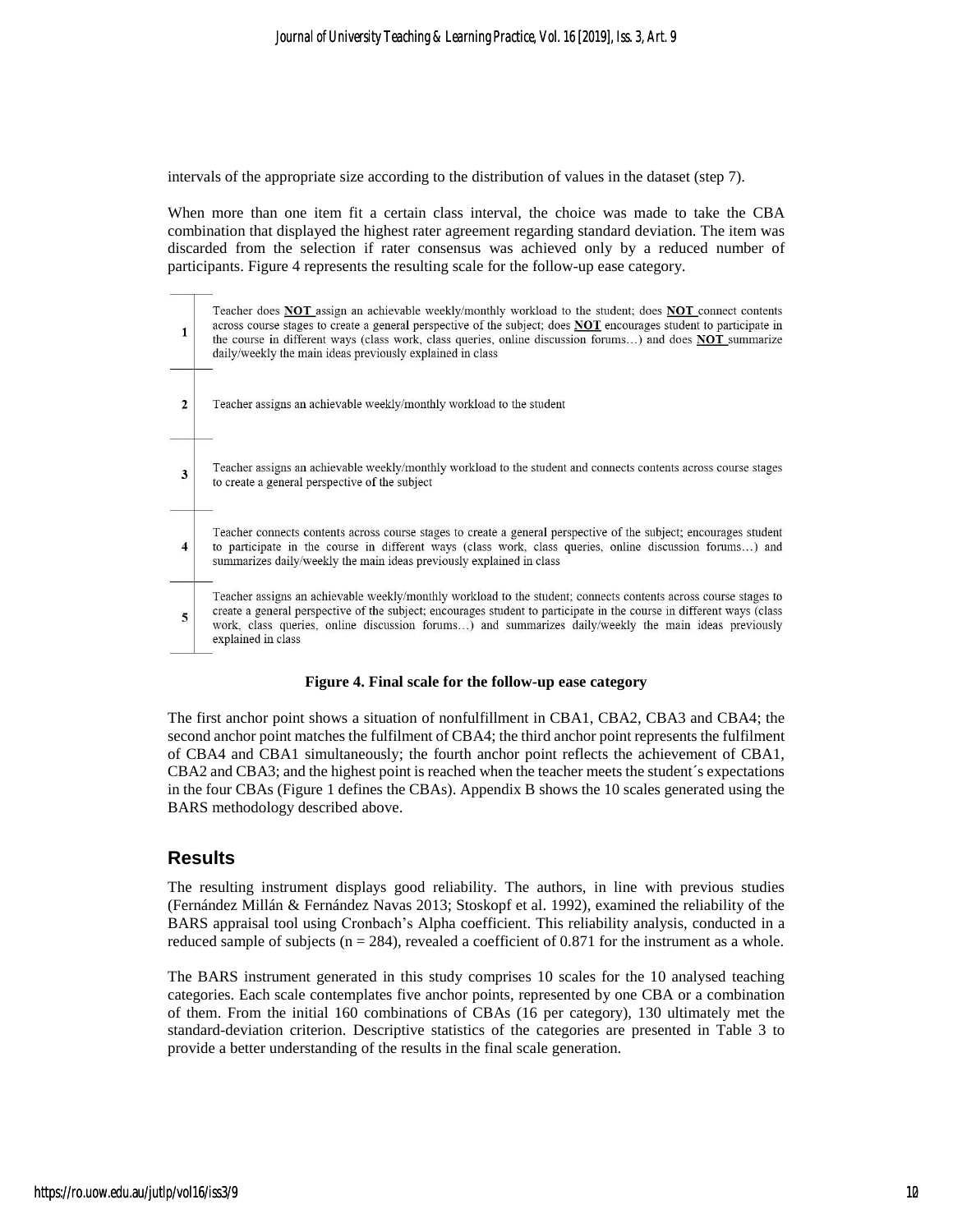The proportion of agreement obtained in the combinations of CBAs is notably high in the elements included in the categories of course-introduction and organisational coherence. All combinations of CBAs met the standard-deviation criterion in both cases. The lowest standard deviations in each dimension of the final instrument were achieved when behavioural episodes were assigned to extreme points on the former Likert scale. The greatest degree of agreement  $(SD = 0.52)$  was observed in the CBA that matches the first anchor in the time-management category: "Teacher notifies of possible changes in class times in advance or absences if necessary.

| Category                      | No. of CBAs that<br>met 1.25 SD<br>criterion | Range of SDs on<br>the combinations<br>of CBAs in the<br>final scale | Range of means<br>on the<br>combinations of<br><b>CBAs in the final</b><br>scale |
|-------------------------------|----------------------------------------------|----------------------------------------------------------------------|----------------------------------------------------------------------------------|
| Course-introduction           | 16                                           | $0.79 - 1.06$                                                        | $1.75 - 4.35$                                                                    |
| Evaluation-system description | 12                                           | $0.73 - 1.08$                                                        | $1.75 - 4.46$                                                                    |
| Time-management               | 11                                           | $0.52 - 1.22$                                                        | $1.55 - 4-52$                                                                    |
| General-availability          | 13                                           | $0.60 - 1.06$                                                        | $1.73 - 4.38$                                                                    |
| Organisational coherence      | 16                                           | $0.70 - 0.95$                                                        | $1.75 - 4.28$                                                                    |
| Assessment implementation     | 9                                            | $0.81 - 0.98$                                                        | $1.76 - 4.25$                                                                    |
| Dealing with doubts           | 12                                           | $0.81 - 0.97$                                                        | $1.78 - 4.42$                                                                    |
| <b>Explicative capacity</b>   | 13                                           | $0.64 - 0.91$                                                        | $1.64 - 4.41$                                                                    |
| Follow-up easiness            | 14                                           | $0.78 - 1.21$                                                        | $1.47 - 4.25$                                                                    |
| Overall satisfaction          | 14                                           | $0.69 - 0.95$                                                        | $1.62 - 4.46$                                                                    |

#### **Table 3. Descriptive statistics per category in the final scale generation**

Exploring the final instrument, point five on the former Likert scale matches the combination of CBA that represents the accomplishment of the four CBA in all cases (see Appendices A and B). This outcome indicates the highest level of teaching effectiveness in every category.

At the extreme end, the poorest performance scenario showed a situation of nonfulfillment in eight cases. That outcome indicated the instructor´s failure to satisfy any of the CBAs included in the category. In contrast, the poorest performance did not match a situation of nonfulfillment in the explicative capacity category; rather, the instructor attained one CBA in this category. Thus, in this category, the worst scenario in terms of explanatory ability was shown in the CBA "Teacher uses multimedia resources (slides, videos, web sites…) in addition to the blackboard to support explanations" (Appendix B). This finding indicates that a minimal level of performance of explicative capacity, according to student expectations, relies on the use of a variety of visual resources to reinforce explanations.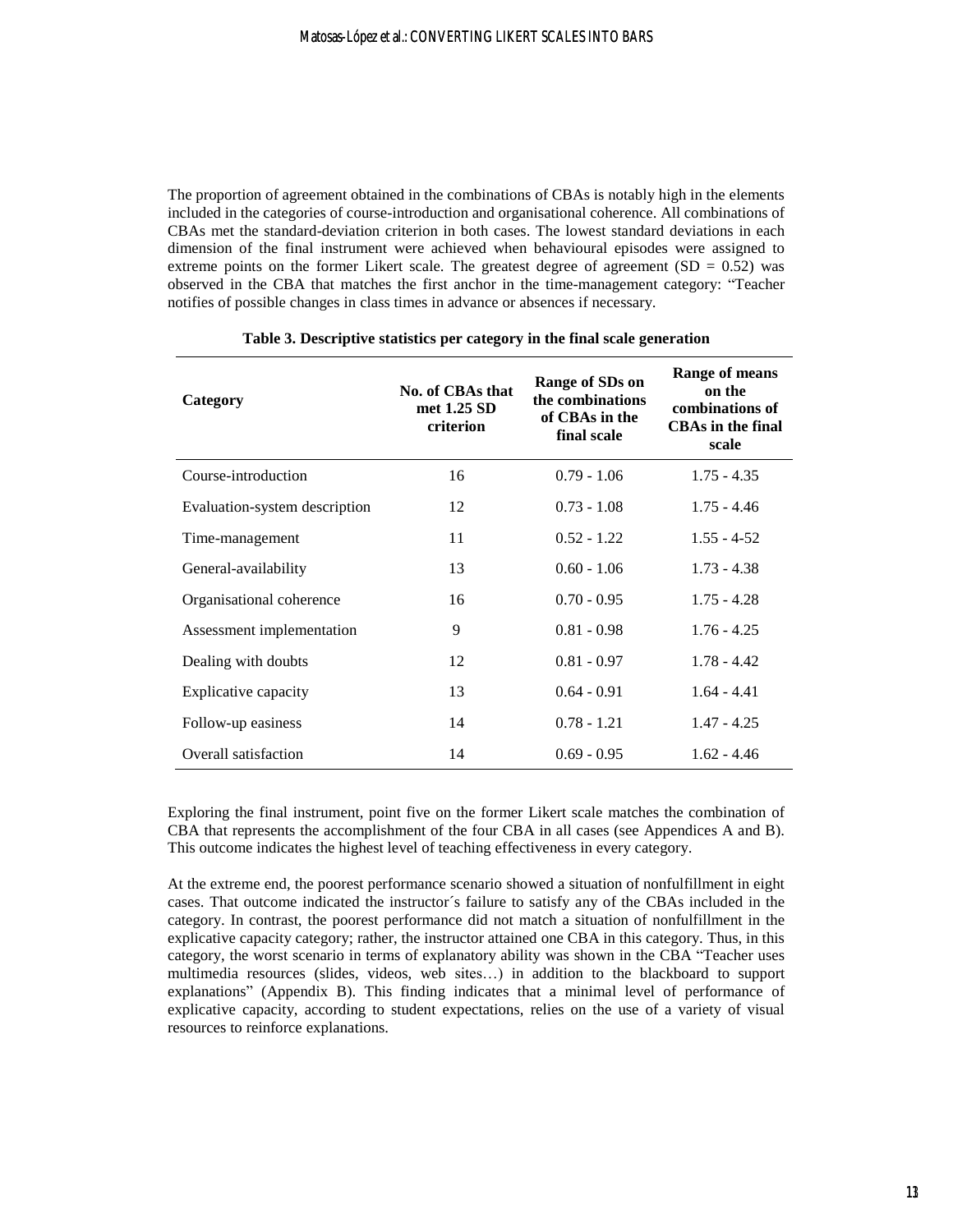Consequently, we can state that the accomplished CBA, or a combination of them, that falls into the first or second class interval defines the basic level of teaching effectiveness in that category. In the eight categories in which the lowest point on the scale matched a situation of nonfulfillment in the four CBAs, the basic performance level is shown in the second scale anchor, and not in the first. The basic level of effectiveness is shown in one single CBA in seven out of the eight categories, and only is indicated by the combination of two CBAs in one case (Appendix B).

Regarding midpoints on the scale, anchors three and four always are represented by a combination of two or three CBAs, depending on the category.

Additionally, the evolution across the scale depicts a natural growth in the number of CBAs considered per anchor in seven categories: course-introduction, general-availability, organisational coherence, assessment implementation, dealing with doubts, follow-up ease and overall satisfaction. In these categories, the lowest point on the scale corresponded to a situation of nonfulfillment, the second anchor showed the accomplishment of a CBA, the third anchor indicated the attainment of two CBA and the fourth anchor indicated the fulfilment of three CBAs. Finally, the highest point on the scale as obtained when the instructor succeeded in satisfying student expectations in all four CBAs of the category (Appendices A and B).

The same number of CBAs was repeated at several points along the scale in the three categories that did not show natural growth in the number of CBAs per anchor. For example, in the timemanagement category, anchors three and four were both represented by a combination of two CBAs. Point number three matched the next sequence: "Teacher notifies of possible changes in class times in advance or absences if necessary and maintains a homogeneous time of instruction on daily/weekly basis". Similarly, point number four matched the following combination: "Teacher notifies of possible changes in class times in advance or absences if necessary and is punctual in class arrival to prepare the required teaching materials (notes, projections, multimedia resources...)". Both anchors referred to a correct communication of upcoming changes, but whereas number three considered the consistency of class time, number four contemplated punctuality (Appendix B). Thus, it can be inferred that students considered arriving on time to be more important for timemanagement than consistency in day-to-day instruction time. This finding suggests differences in the relative weight of certain CBAs from a student´s perspective.

## **Conclusions and discussion**

According to the literature review carried out by the authors, even though SETs developed with Likert scales are generally accepted (as discussed in the introductory section), previous research also highlights serious shortcomings in the use of these types of questionnaires (Little, Goe & Bell 2009; Richardson 2012; Huybers 2014; Morley 2014; Feistauer & Richter 2018). Likert-type questionnaires show important psychometric deficiencies, in addition to ambiguity problems in the interpretation of the results and serious difficulties when representing students' opinions on specific aspects of teaching (Hornstein 2017). The BARS appraisal tool presented by the authors offers an alternative to conventional assessment systems.

#### *Elimination of ambiguity and objectification of the evaluation*

The observation of the scales in the resulting BARS instrument reveals a tool capable of providing an enhanced and truthful insight into students' expectations in different categories of university teaching. In accordance with Smith and Kendall´s approach, the BARS are constructed with truly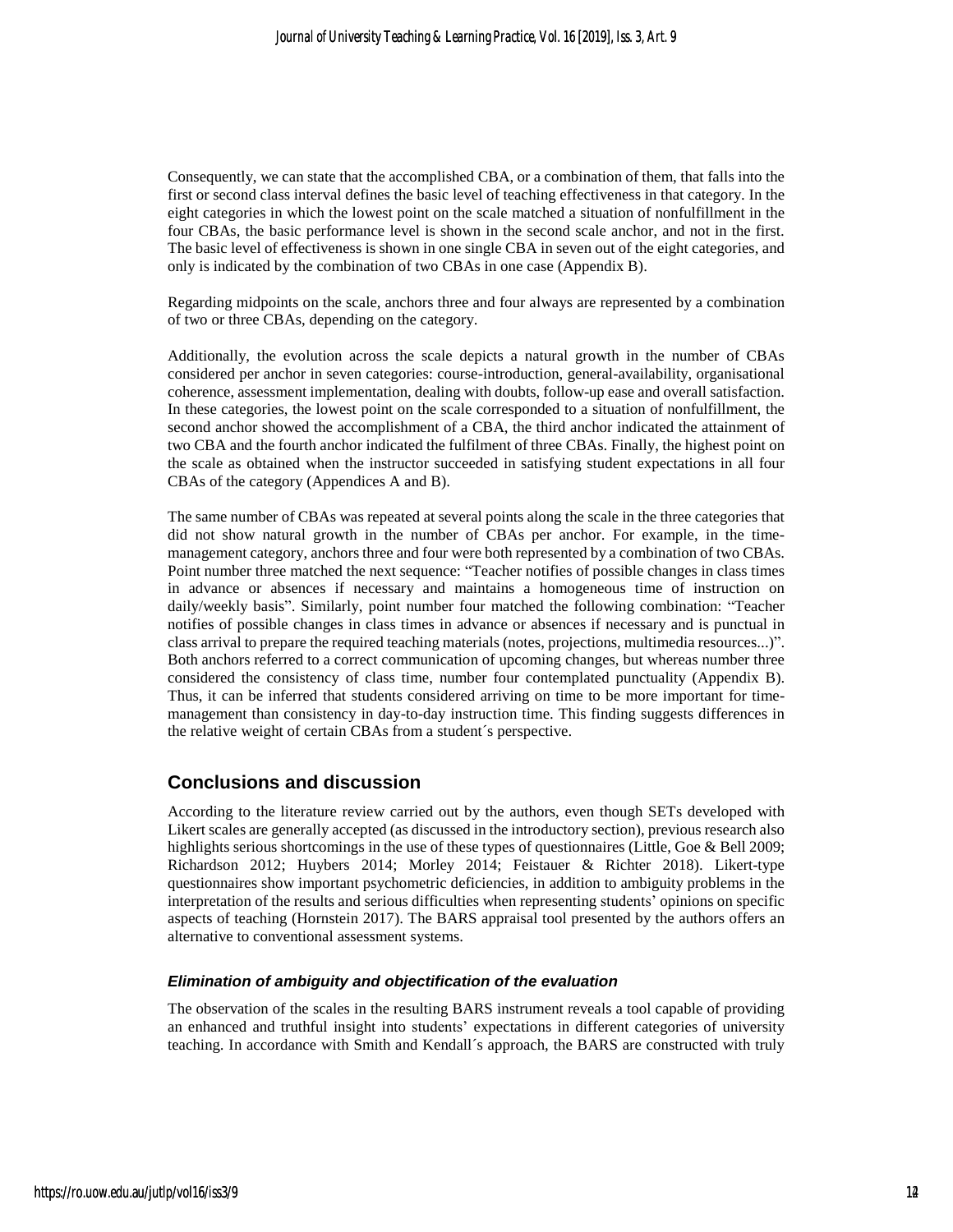observed behavioural examples of students similar to those who ultimately will use the resulting instrument. This outcome enables future raters to evaluate the teaching activity using unambiguous examples of performance that cannot be misinterpreted. It benefits all participants in the evaluation process by providing meaningful scales for all concerned. Students understand the behavioural examples in the questionnaire and instructors can identify specific areas of improvement in their teaching performance in light of the results.

The exploration of the appendices of the present study shows a complete catalogue of unequivocal examples of behaviours that serve to eliminate ambiguity in the interpretation of results and give objectivity to the evaluation.

In this catalogue of behavioural examples, it is worth mentioning the weight of those CBAs that refer to information and communication technology (ICT) and their impact on teaching at the current moment. Several categories include CBAs with explicit mentions of ICT among their anchor points. The general-availability category refers to the use of email, video conference or learningmanagement systems as a regular means of contact and collaboration between student and instructor. Similarly, the categories of follow-up ease and explicative capacity also show the use of slides, web sites, online discussion forums or videos to support certain areas of the teaching function. In addition, the course-introduction category addresses the use of learning-management systems as a place to integrate the different course materials. These findings suggest that students feel that ICT deserves a great deal of attention in the evaluation of teaching effectiveness (Appendix B).

#### *Reduction of the loss of behavioural information*

Even though BARS can moderate some of the inconsistencies derived from the use of Likert-type scales, this methodology also presents the problem of losing behavioural information throughout the construction of the scale. The number of behavioural examples, the number of critical incidents or the amount of behavioural information in its broadest sense does not survive the successive depurations in the scale-construction procedure.

The clustering of behavioural examples in the CBAs introduced by the authors in step 5, besides the dual evaluation performed in step 6, significantly reduces the loss of information during the construction procedure. While traditional BARS methodology eliminates numerous behavioural episodes in the retranslation and the scaling stages, the clustering of critical incidents in CBAs enables researchers to maintain in the final scale almost all of the behavioural information provided by the participants, as this information is expressed in the form of CBA combinations.

When the BARS methodology with clustering is applied, the final instrument retains the information of 215 behavioural examples – represented by 40 CBAs – from the initial pool of 321 critical incidents. Subsequently, the perceptual loss of information in the whole process is quantified as 33.02% *[(321 - 215) / 321]*.

In contrast, when applying the traditional BARS methodology without clustering, the final instrument retains the information of only 50 behavioural examples (one per anchor point) from the initial pool of 321 critical incidents. Subsequently, the perceptual loss of information throughout the procedure is, in this case, quantified as 84.42% *[(321 - 50) / 321]*.

The variations introduced by the authors substantially reduce the overall loss of behavioural information throughout the construction process. Additionally, due to the use of behavioural information synthesised in the CBAs, the remaining combinations that act as anchors can still show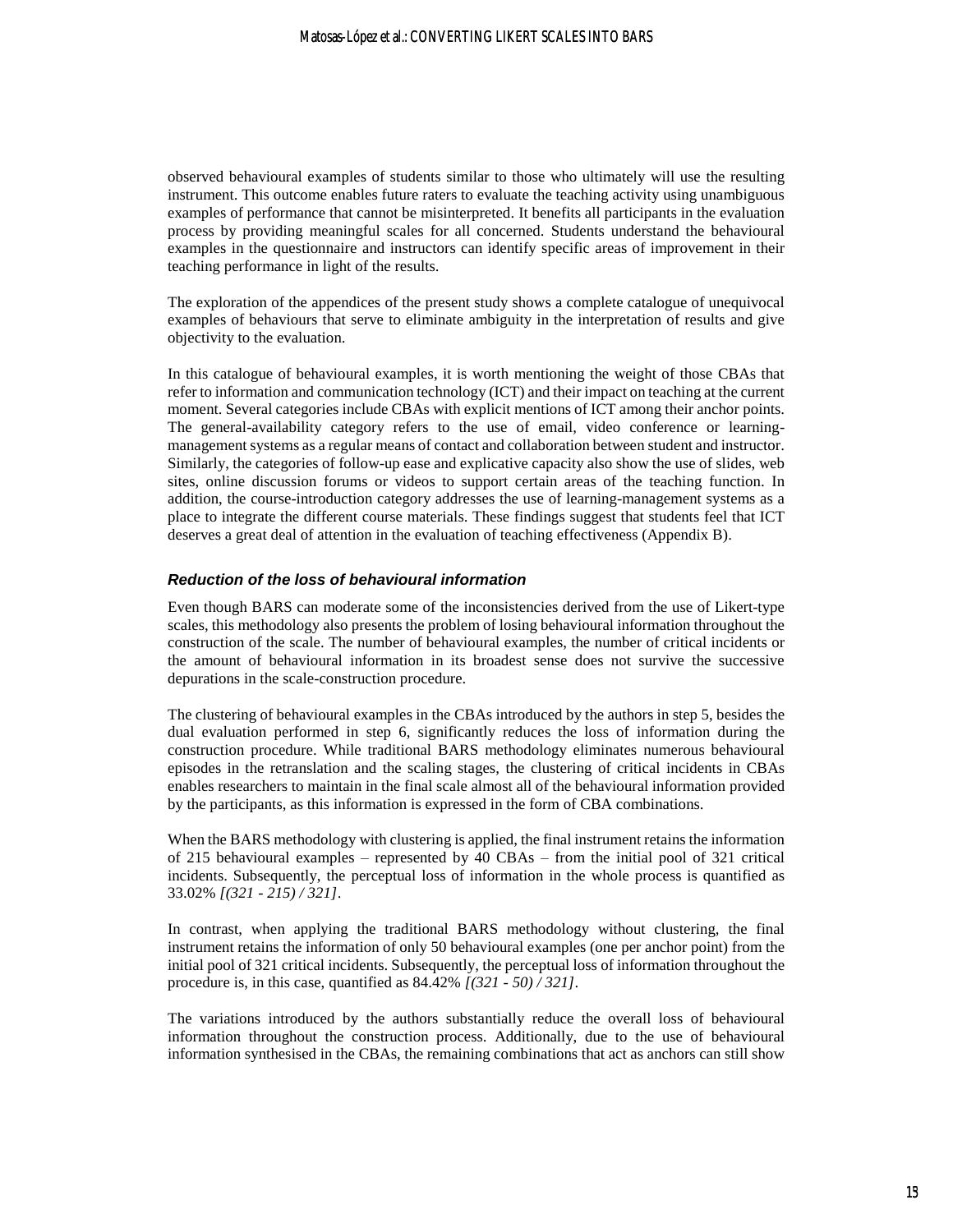students´ expectations even when a combination of CBAs is removed from the final selection.

This information-loss issue in traditional BARS methodology is also addressed in several studies. For instance, Harari and Zedeck (1973) indicate that from the 199 critical incidents surviving the retranslation stage, 121 behavioural examples (60.80%) were discarded in scaling their instrument. Similarly, Goodale and Burke (1975) report the loss of 290 critical incidents (80.56%) from the initial 360 examples of performance during scale construction in their research. Finally, Dickinson and Zellinger (1980) indicate that from the original pool of 731 behavioural examples in their study, 666 (91.11%) were removed throughout the procedure.

#### *Benefits in SET for formative purposes*

Previous research describes several advantages of BARS over conventional Likert-type scales in the assessment of higher education. Among these advantages are the participation of individuals familiarised with the activity in the scale construction; the use of appropriate and understandable behavioural examples of performance for student and instructor; and the reduced influence of different biasing variables in the evaluation.

Likewise, the use of BARS, in line with Matosas-López, Romero-Ania and Cuevas-Molano (2019), contributes to reducing careless responding. Careless responses are a relevant concern in the SET field (Meade & Craig 2012); however, the use of behavioural episodes increases students' attention during the evaluation process, contributing, in the authors' opinion, to the reduction, or at least the attenuation, of careless responding.

In addition, at a time in which one of the challenges in the SET field is moving toward qualitative approaches more committed to student participation (Darwin 2017), the use of behavioural examples for the evaluation of teaching effectiveness in higher education appears to be an adequate alternative (Hadie et al. 2019). The instrument proposed by the authors further emphasises the qualitative benefits inherent to the original BARS methodology. The dual evaluation performed in step 6 consummates the conversion of information of a quantitative nature as gathered with Likert-type scales to qualitative information in the form of CBAs. This dual appraisal process allows the researchers to determine the combination of CBAs that corresponds to each level of performance on the former Likert scale.

The authors conclude that the qualitative approach of this adjusted BARS methodology offers significant benefits for the formative purpose of the assessment and interpretation of teaching quality in the changing context of higher education. The proposed BARS instrument, in comparison with Likert-type scales, provides educators with a better understanding of the strengths or weaknesses in their activity and facilitates the application of the formative function of the assessment.

To conclude, the study presents a BARS appraisal tool generated with the involvement of a wide number of participants: 974 students and 15 faculty members. The catalogue of behavioural examples used in the final scale of the present instrument eliminates ambiguity in the interpretation of the results and gives objectivity to the evaluation. The propose methodology also minimises the loss of information as a result of the clustering of behavioural examples in CBAs. All this allows teachers to identify specific areas of improvement in their work, thereby contributing to satisfying the formative purpose of the evaluation.

### **Limitations and further research**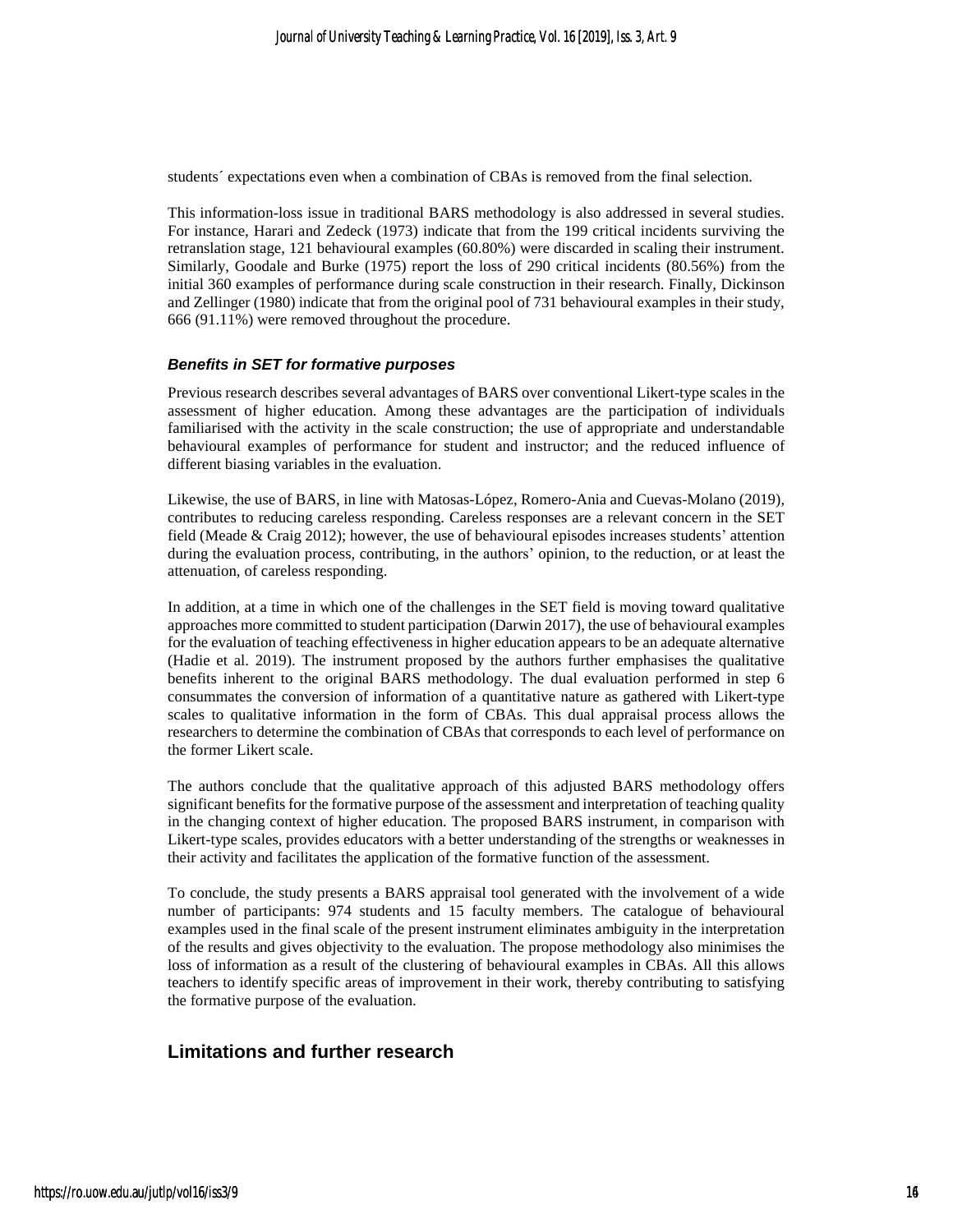This paper suffers from several limitations. First, it focuses on the construction procedure; thus, although the research offers a novel and attractive appraisal tool, the validity of this instrument has not been proven yet in statistical terms. Consequently, future research should undertake the in-depth analysis of this issue.

Second, given the nature of the behavioural examples used to create the proposed appraisal tool and its application to face-to-face learning modalities, the present instrument cannot be applied, in any case, for the evaluation of teaching effectiveness in online learning modalities. Due to the differences in students' perceptions of teaching effectiveness in both approaches, future research should continue exploring the possibility of developing and applying different behavioural scales to assess teaching quality in different teaching modalities.

Despite these restrictions and the inherent limitations of BARS, this study contributes to the literature by suggesting innovative alternatives, adjustments to existing procedures and new avenues of research in the SET field.

### **References list**

- Abrami, PC & D'Apollonia, S 1997, 'Navigating Student Ratings of Instruction', *American Psychologist*, vol. 52, no. 11, pp. 1198-1208.
- Baumgartner, H & Steenkamp, JB 2001, 'Response Styles in Marketing Research: A Cross-National Investigation', *Journal of Marketing Research*, vol. 38, no. 2, pp. 143-156.
- Beecham, R 2009, 'Teaching quality and student satisfaction: nexus or simulacrum?', *London Review of Education*, vol. 7, no. 2, pp. 135-146.
- Bernardin, HJ 1977, 'Behavioural expectation scales versus summated scales', *Journal of Applied Psychology*, vol. 62, no. 4, pp. 422-427.

Bernardin, HJ, Alvares, KM & Cranny, CJ 1976, 'A recomparison of behavioral expectation scales to summated scales', *Journal of Applied Psychology*, vol. 61, no. 5, pp. 564-570.

- Boring, A 2017, 'Gender biases in student evaluations of teaching', *Journal of Public Economics*, vol. 145, pp. 27-41.
- Borman, WC & Dunnette, MD 1975, 'Behavior-based versus trait-oriented performance ratings: An empirical study', *Journal of Applied Psychology*, vol. 60, no. 5, pp. 561-565.
- Borman, WC & Vallon, WR 1974, 'A view of what can happen when Behavioral Expectation Scales are developed in one setting and used in another', *Journal of Applied Psychology*, vol. 59, no. 2, pp. 197-201.
- Braga, M, Paccagnella, M & Pellizzari, M 2014, 'Evaluating students' evaluations of professors', *Economics of Education Review*, vol. 41, pp. 71-88.
- Burnaska, RF & Hollmann, TD 1974, 'An empirical comparison of the relative effects of rater response biases on three rating scale formats', *Journal of Applied Psychology*, vol. 59, no. 3, pp. 307-312.
- Campbell, JP, Dunnette, MD, Arvey, RD & Hellervik, LV 1973, 'The development and evaluation of behaviorally based rating scales', *Journal of Applied Psychology*, vol. 57, no. 1, pp. 15-22.
- Carretta, TR & Walters, LC 1991, *The Development of Behaviorally Anchored Rating Scales (BARS) for Evaluating USAF Pilot Training Performance*, Air Force Systems Command, Brooks Air Force Base, TX.
- Catano, VM 2007, 'Performance Appraisal of Behavior-Based Competencies: a Reliable and Valid Procedure', *Personnel Psychology*, vol. 60, pp. 201-230.
- Crawford, JA & Kelder, JA 2019, 'Do we measure leadership effectively? Articulating and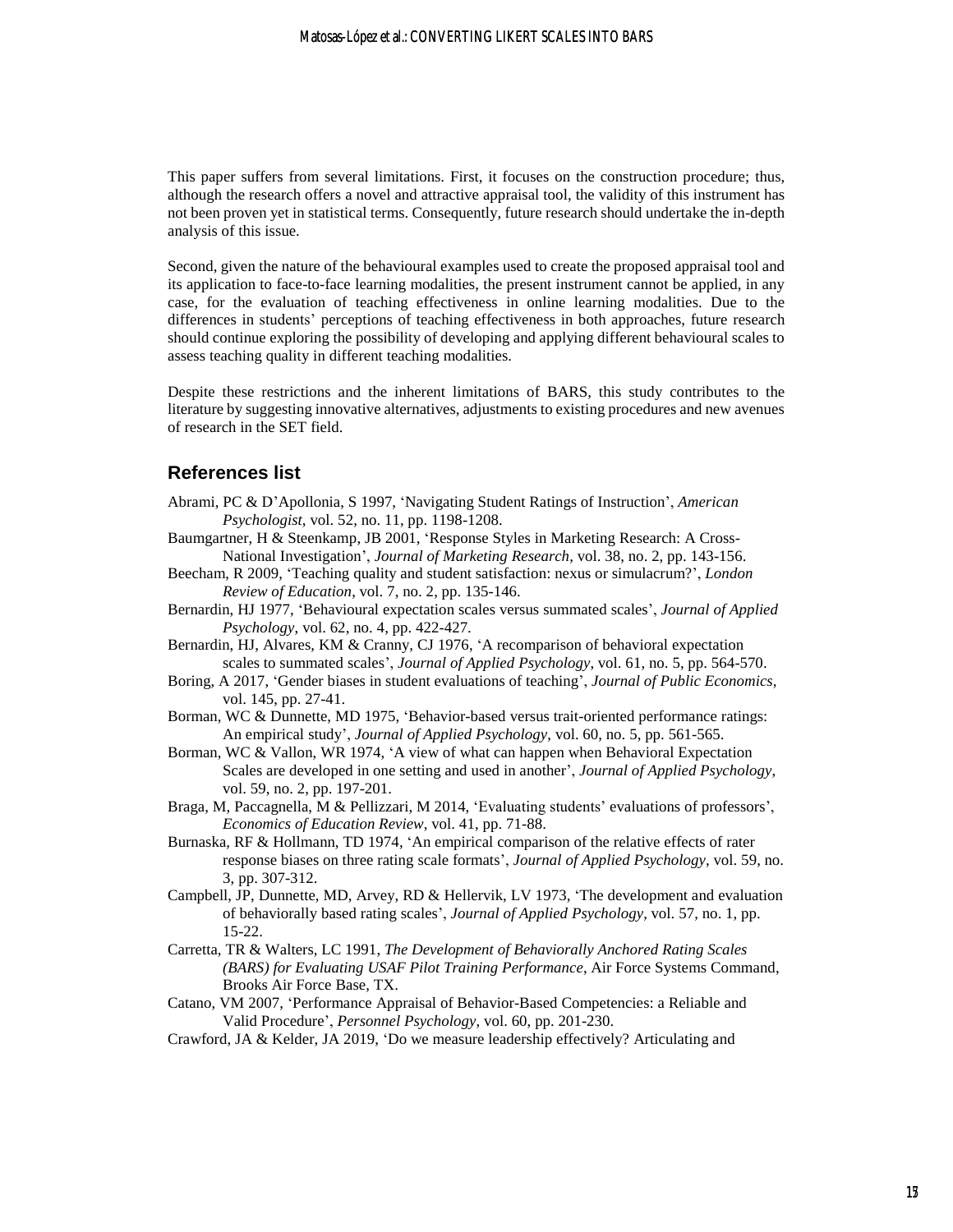evaluating scale development psychometrics for best practice', *Leadership Quarterly*, vol. 30, no. 1, pp. 133-144.

- Darwin, S 2017, 'What contemporary work are student ratings actually doing in higher education?', *Studies in Educational Evaluation*, vol. 54, pp. 13-21.
- Debnath, SC, Lee, B & Tandon, S 2015, 'Fifty years and going strong: What makes Behaviorally Anchored Rating Scales so perennial as an appraisal method?', *International Journal of Business and Social Science*, vol. 6, no. 2, pp. 16-25.
- Dickinson, TL & Zellinger, PM 1980, 'A comparison of the behaviorally anchored rating and mixed standard scale formats', *Journal of Applied Psychology*, vol. 65, no. 2, pp. 147- 154.
- Elliott, KM & Shin, D 2010, 'Student Satisfaction: An alternative approach to assessing this important concept', *Journal of Higher Education Policy and Management*, vol. 13, pp. 37-41.
- Feistauer, D & Richter, T 2018, 'Validity of students' evaluations of teaching: Biasing effects of likability and prior subject interest', *Studies in Educational Evaluation*, vol. 59, pp. 168- 178.
- Feldman, KA 1978, 'Course characteristics and college students' ratings of their teachers: What we know and what we don't', *Research in Higher Education*, vol. 9, no. 3, pp. 199-242.
- Fernández Millán, JM & Fernández Navas, M 2013, 'Elaboración de una escala de evaluación de desempeño para educadores sociales en centros de protección de menores', *Intangible Capital*, vol. 9, no. 3, pp. 571-589.
- Ficapal-Cusí, P, Torrent-Sellens, J, Boada-Grau, J & Sánchez-García, JC 2013, 'Evaluación del elearning en la formación para el empleo: Estructura factorial y fiabilidad', *Revista de Educación*, vol. 361, pp. 9-7.
- Flanagan, JC 1954, 'The critical incident technique', *Psychological Bulletin*, vol. 51, no. 4, pp. 327-358.
- Gannaway, D, Green, T & Mertova, P 2017, 'So how big is big? Investigating the impact of class size on ratings in student evaluation', *Assessment & Evaluation in Higher Education*, vol. 43, no. 2, pp. 1-10.
- Goodale, JG & Burke, RJ 1975, 'Behaviorally based rating scales need not be job specific', *Journal of Applied Psychology*. American Psychological Association, vol. 60, no. 3, pp. 389-391.
- Griffin, BW 2004, 'Grading leniency, grade discrepancy, and student ratings of instruction', *Contemporary Educational Psychology*. Academic Press, vol. 29, no. 4, pp. 410-425.
- Hadie, SN, Hassan, A, Talip, SB & Yusoff, MS 2019, 'The Teacher Behavior Inventory: validation of teacher behavior in an interactive lecture environment', *Teacher Development*, vol. 23, no. 1, pp. 36-49.
- Hamermesh, DS & Parker, A 2005, 'Beauty in the classroom: instructors' pulchritude and putative pedagogical productivity', *Economics of Education Review*, vol. 24, no. 4, pp. 369-376.
- Harari, O & Zedeck, S 1973, 'Development of Behaviorally Anchored Scales for the Evaluation of Faculty Teaching', *Journal of Applied Psychology*, vol. 58, no. 2, pp. 261-265.
- Hornstein, H. A. 2017, 'Student evaluations of teaching are an inadequate assessment tool for evaluating faculty performance', *Cogent Education*, vol. 4, no. 1, pp. 1-8.
- Huybers, T 2014, 'Student evaluation of teaching: the use of best-worst scaling', *Assessment & Evaluation in Higher Education*, vol. 39, no. 4, pp. 496-513.
- Kell, HJ, Martin-Raugh, MP, Carney, LM, Inglese, PA, Chen, L & Feng, G 2017, *Exploring Methods for Developing Behaviorally Anchored Rating Scales for Evaluating Structured Interview Performance*, viewed 10 January 2019, <https://onlinelibrary.wiley.com/doi/full/10.1002/ets2.12152>.
- Kember, D & Leung, DY 2008, 'Establishing the validity and reliability of course evaluation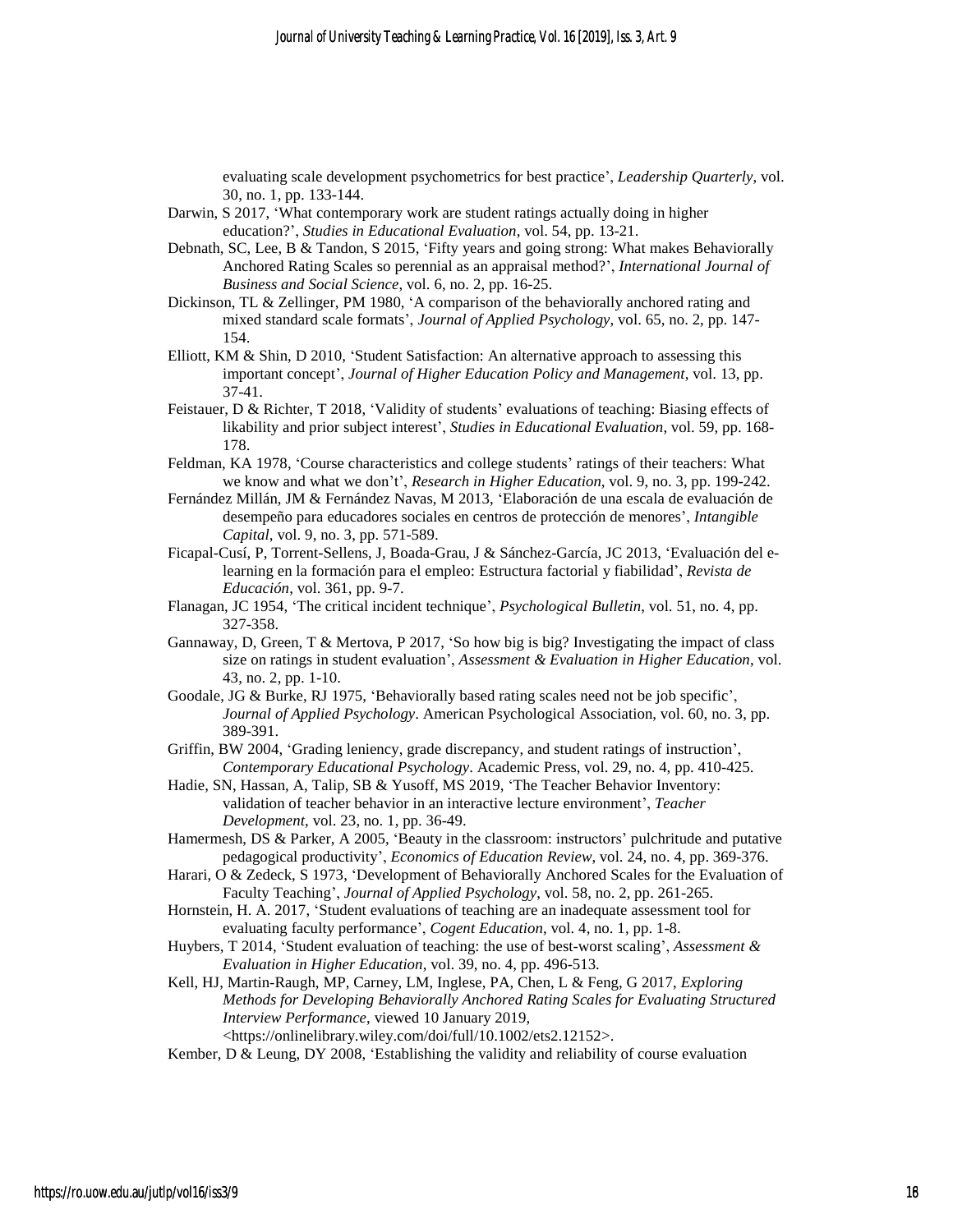questionnaires', *Assessment & Evaluation in Higher Education*, vol. 33, no. 4, pp. 341- 353.

- Kingstrom, PO & Bass, AR 1981, 'A critical analysis of studies comparing Behaviorally Anchored Rating Scales (BARS) and other rating formats', *Personnel Psychology*, vol. 34, no. 2, pp. 263-289.
- Kinney, DP & Smith, SP 1992, 'Age and Teaching Performance', *Journal of Higher Education*, vol. 63, no. 3, pp. 282-302.
- Klieger, DM, Kell, HJ, Rikoon, S, Burkander, KN, Bochenek, JL & Shore, JR 2018, *Development of the Behaviorally Anchored Rating Scales for the Skills Demonstration and Progression Guide*, viewed 10 January 2019,

<https://onlinelibrary.wiley.com/doi/full/10.1002/ets2.12210>.

- Levashina, J, Hartwell, CJ, Morgeson, FP & Campion, MA 2014, 'The Structured Employment Interview: Narrative and Quantitative Review of the Research Literature', *Personnel Psychology*, vol. 67, no. 1, pp. 241-293.
- Little, O, Goe, L & Bell, C 2009, *A practical guide to evaluating teacher effectiveness,* viewed 10 January 2019, < https://files.eric.ed.gov/fulltext/ED543776.pdf>.
- Lu, YL & Wu, CW 2018, 'An Integrated Evaluation Model of Teaching and Learning', *Journal of University Teaching & Learning Practice*, vol. 15, no. 3, pp. 1-17.
- MacMillan, J, Entin, EB, Morley, R & Bennett, W 2013, 'Measuring Team Performance in Complex and Dynamic Military Environments: The SPOTLITE Method', *Military Psychology*, vol. 25, no. 3, pp. 266-279.
- Marsh, HW & Dunkin, M 1992, 'Students' evaluations of university teaching: A multidimensional perspective', in JC Smart (ed.), *Higher education: Handbook of theory and research*, Agatho Press, New York, pp. 143-234.
- Marsh, HW 1987, 'Students' evaluations of University teaching: Research findings, methodological issues, and directions for future research', *International Journal of Educational Research*, vol. 11, no. 3, pp. 253-388.
- Marsh, HW 2007, 'Students' evaluations of university teaching: dimensionality, reliability, validity, potential biases and usefulness', in RP Perry & JC Smart (eds), *The Scholarship of Teaching and Learning in Higher Education: An Evidence-Based Perspective*, Springer Netherlands, Dordrecht, pp. 319-383.
- Martin-Raugh, M, Tannenbaum, RJ, Tocci, CM & Reese, C 2016, 'Behaviourally Anchored Rating Scales: An application for evaluating teaching practice', *Teaching and Teacher Education*, vol. 59, pp. 414-419.
- Matosas-López, L 2018, 'Aspectos de comportamiento básico del profesor universitario en los procesos de valoración docente para modalidades blended learning', *Espacios*, vol. 39, no. 10, pp. 10-24.
- Matosas-López, L & García-Sánchez, B 2019, 'Beneficios de la distribución de cuestionarios web de valoración docente a través de mensajería SMS en el ámbito universitario: tasas de participación, inversión de tiempo al completar el cuestionario y plazos de recogida de datos', *Revista Complutense de Educación*, vol. 30, no. 3, pp. 831-845.
- Matosas-López, L & Leguey-Galán, S 2018, 'Implementación de Behavioral Anchored Rating Scales (BARS) para la evaluación del profesorado universitario en asignaturas de modalidad Online', in I Congreso Virtual Internacional y III Congreso Virtual Iberoamericano sobre Recursos Educativos Innovadores CIREI, Fundación General de la Universidad de Alcalá, Madrid.
- Matosas-López, L, Romero-Ania, A & Cuevas-Molano, E 2019, '¿Leen los universitarios las encuestas de evaluación del profesorado cuando se aplican incentivos por participación? Una aproximación empírica', *REICE. Revista Iberoamericana sobre Calidad, Eficacia y Cambio en Educación*, vol. 17, no. 3, pp. 99-124.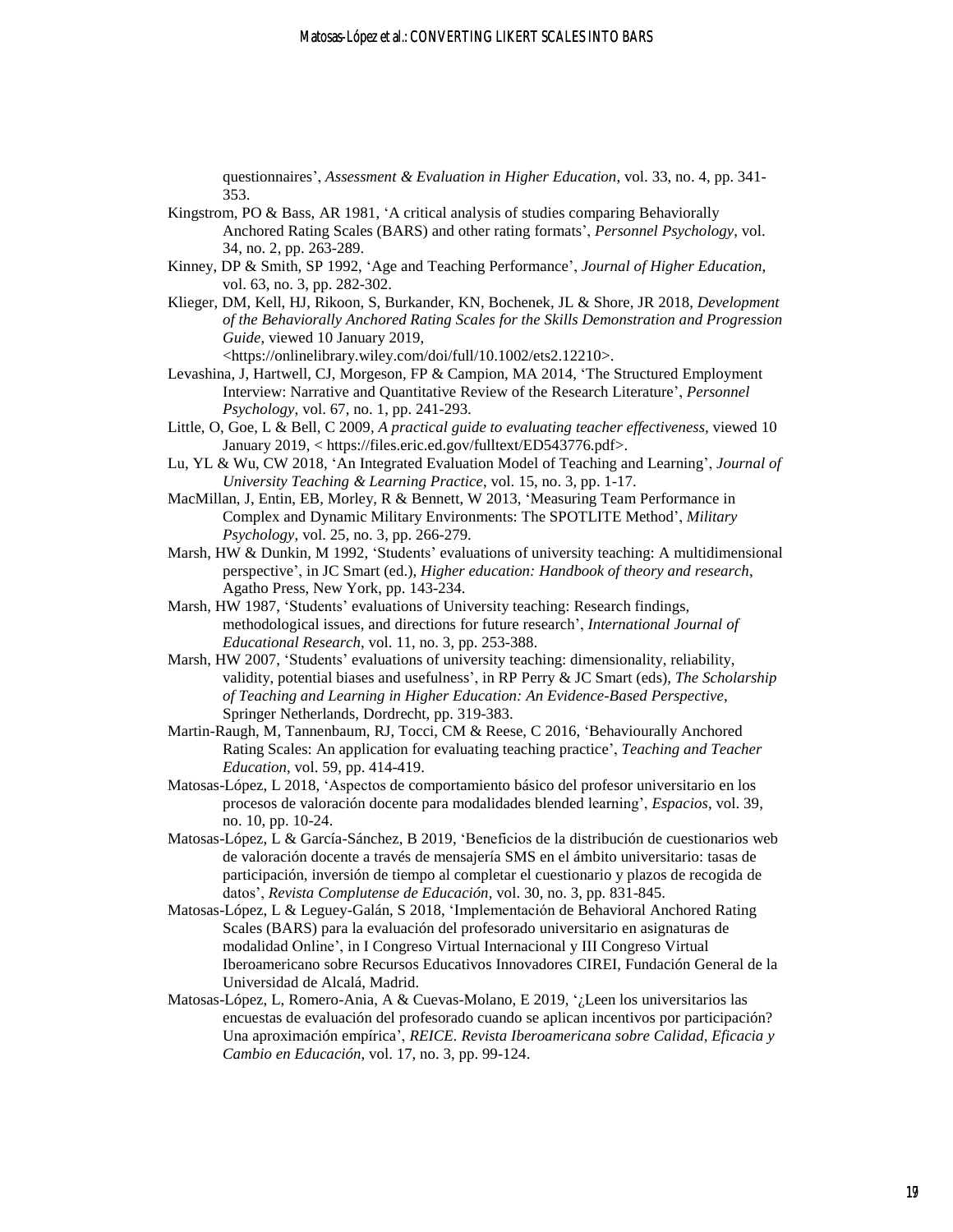- McCann, S & Gardner, C 2014, 'Student personality differences are related to their responses on instructor evaluation forms', *Assessment & Evaluation in Higher Education*, vol. 39, no. 4, pp. 1-15.
- McPherson, MA 2006, 'Determinants of How Students Evaluate Teachers', *Journal of Economic Education*, vol. 37, no. 1, pp. 3-20.
- Meade, AW & Craig, SB 2012, 'Identifying careless responses in survey data', *Psychological Methods*, vol. 17, no. 3, pp. 437-455.
- Morley, D 2012, 'Claims about the reliability of student evaluations of instruction: The ecological fallacy rides again', *Studies in Educational Evaluation*, vol. 38, no. 1, pp. 15-20.
- Morley, D 2014, 'Assessing the reliability of student evaluations of teaching: choosing the right coefficient', *Assessment & Evaluation in Higher Education*, vol. 39, no. 2, pp. 127-139.
- Murray, HG 1984, 'The Impact of Formative and Summative Evaluation of Teaching in North American Universities', *Assessment & Evaluation in Higher Education*, vol. 9, no. 2, pp. 117-32.
- Neumann, L & Neumann, Y 1985, 'Determinants of Students' Instructional Evaluation: A Comparison of Four Levels of Academic Areas', *Journal of Educational Research*, vol. 78, no. 3, pp. 152-158.
- Ohland, MW, Loughry, ML, Woehr, DJ, Bullard, LG, Felder, RM, Finelli, CJ & Schmucker, DG 2012, 'The comprehensive assessment of team member effectiveness: Development of a behaviorally anchored rating scale for self- and peer evaluation', *Academy of Management Learning and Education*, vol. 11, no. 4, pp. 609-630.
- Patrick, CL 2011, 'Student evaluations of teaching: effects of the Big Five personality traits, grades and the validity hypothesis', *Assessment & Evaluation in Higher Education*, vol. 36, no. 2, pp. 239-249.
- Pounder, JS 2000, 'A Behaviourally Anchored Rating Scales Approach to Institutional Selfassessment in Higher Education', *Assessment & Evaluation in Higher Education*, vol. 25, no. 2, pp. 171-182.
- Razali, NM & Wah, YB 2011, 'Power comparisons of Shapiro-Wilk, Kolmogorov-Smirnov, Lilliefors and Anderson-Darling tests', *Journal of Statistical Modeling and Analytics*, vol. 2, no. 1, pp. 21-33.
- Remmers, HH 1928, 'The relationship between students' marks and student attitude toward instructors', *School & Society*, vol. 28, pp. 759-760.
- Richardson, JT 2012, 'The role of response biases in the relationship between students' perceptions of their courses and their approaches to studying in higher education', *British Educational Research Journal*, vol. 38, no. 3, pp. 399-418.
- Royston, JP 1982, 'An Extension of Shapiro and Wilk's W tests for normality to large samples', *Applied Statistics*, vol. 31, pp. 115-124.
- Schultz, DG & Siegel, AI 1961, 'Generalized Thurstone and Guttman Scales for measuring technical skills in job performance', *Journal of Applied Psychology*, vol. 45, no. 3, pp. 137-142.
- Schwab, DP, Heneman, II & DeCotiis, TA 1975, 'Behaviorally anchored rating scales: A review of the literature', *Personnel Psychology*, vol. 28, no. 4, pp. 549-562.
- Sharon, AT & Bartlett, CJ 1969, 'Effect of Instructional Conditions in Producing Leniency on Two Types of Rating Scales', *Personnel Psychology*, vol. 22, no. 3, pp. 251-263.
- Smith, PC & Kendall, LM 1963, 'Retranslation of Expectations: an approach to the construction of unambiguous anchors for rating scales', *Journal of Applied Psychology*, vol. 47, no. 2, pp. 149-155.
- Spooren, P 2010, 'On the credibility of the judge. A cross-classified multilevel analysis on students' evaluation of teaching', *Studies in Educational Evaluation*, vol. 36, no. 4, pp. 121-131.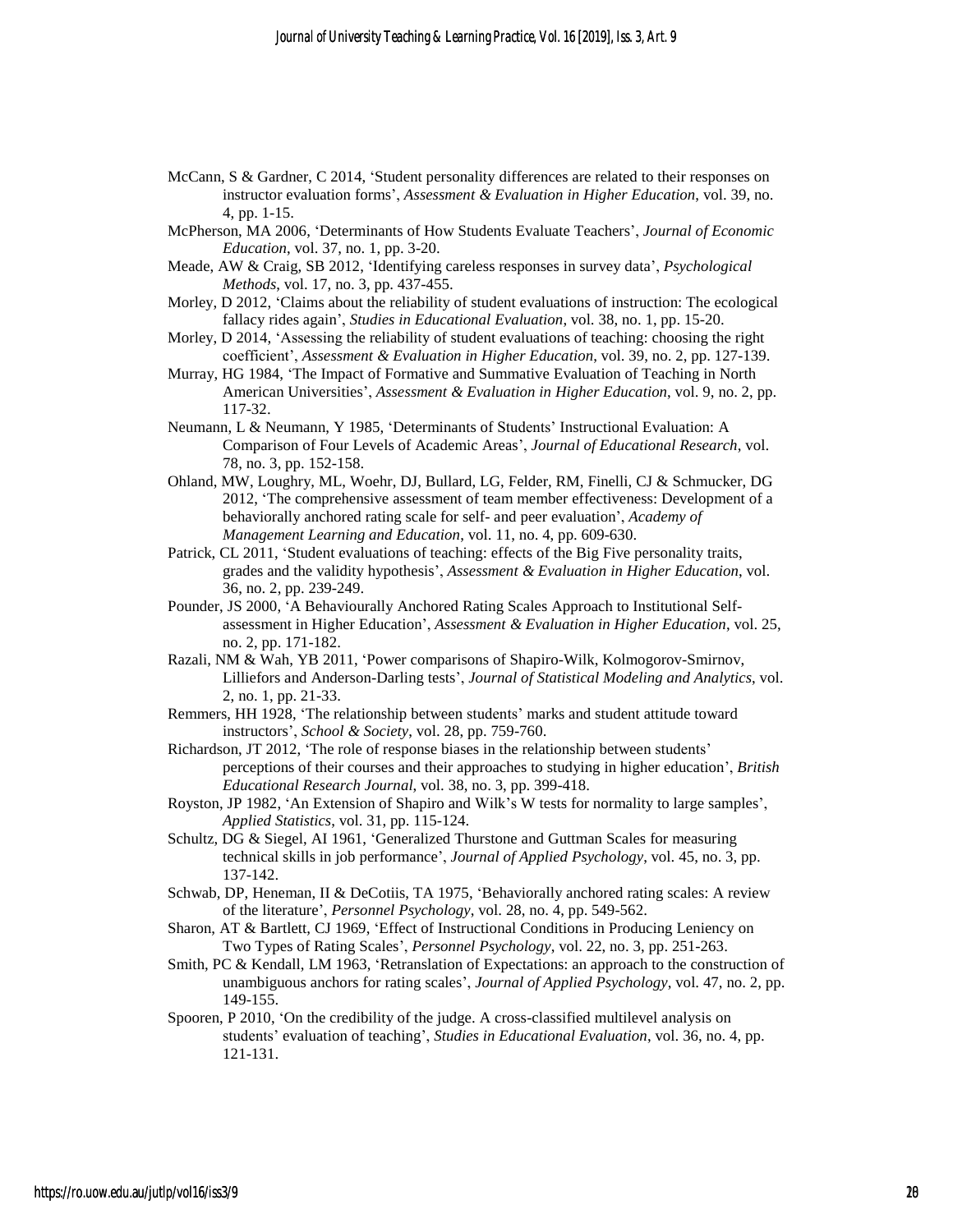- Spooren, P, Brockx, B & Mortelmans, D 2013, 'On the Validity of Student Evaluation of Teaching: The State of the Art', *Review of Educational Research*, vol. 83, no. 4, pp. 598- 642.
- Spooren, P, Mortelmans, D & Denekens, J 2007, 'Student evaluation of teaching quality in higher education: development of an instrument based on 10 Likert‐scales', *Assessment & Evaluation in Higher Education*, vol. 32, no. 6, pp. 667-679.
- Spooren, P, Mortelmans, D & Thijssen, P 2012, '"Content" versus "style"': acquiescence in student evaluation of teaching?', *British Educational Research Journal*, vol. 38, no. 1, pp. 3-21.
- Stoskopf, CH, Glik, DC, Baker, SL, Ciesla, JR & Cover, CM 1992, 'The reliability and construct validity of a Behaviorally Anchored Rating Scale used to measure nursing assistant performance', *Evaluation Review*, vol. 16, no. 3, pp. 333-345.
- Tomes, T, Coetzee, S & Schmulian, A 2019, 'Prediction-Based Student Evaluations of Teaching as an Alternative to Traditional Opinion-Based Evaluations', *Assessment & Evaluation in Higher Education*, vol. 44, pp. 1-15.
- Vanacore, A & Pellegrino, MS 2019, 'How Reliable are Students' Evaluations of Teaching (SETs)? A Study to Test Student's Reproducibility and Repeatability', *Social Indicators Research*, vol. 142.
- Williams, WE & Seiler, DA 1973, 'Relationship between measures of effort and job performance', *Journal of Applied Psychology*, vol. 57, no. 1, pp. 49-54.
- Wilson, JH, Beyer, D & Monteiro, H 2014, 'Professor Age Affects Student Ratings: Halo Effect for Younger Teachers', *College Teaching*, vol. 62, no. 1, pp. 20-24.
- Woods, RH, Sciarini, M & Breiter, D 1998, 'Performance appraisals in hotels: Widespread and valuable', *Cornell Hotel and Restaurant Administration Quarterly*, vol. 39, no. 2, pp. 25- 29.
- Wright, SL & Jenkins-Guarnieri, MA 2012, 'Student evaluations of teaching: combining the metaanalyses and demonstrating further evidence for effective use', *Assessment & Evaluation in Higher Education*, vol. 37, no. 6, pp. 683-699.
- Zhao, J & Gallant, DJ 2012, 'Student evaluation of instruction in higher education: exploring issues of validity and reliability', *Assessment & Evaluation in Higher Education*, vol. 37, no. 2, pp. 227-235.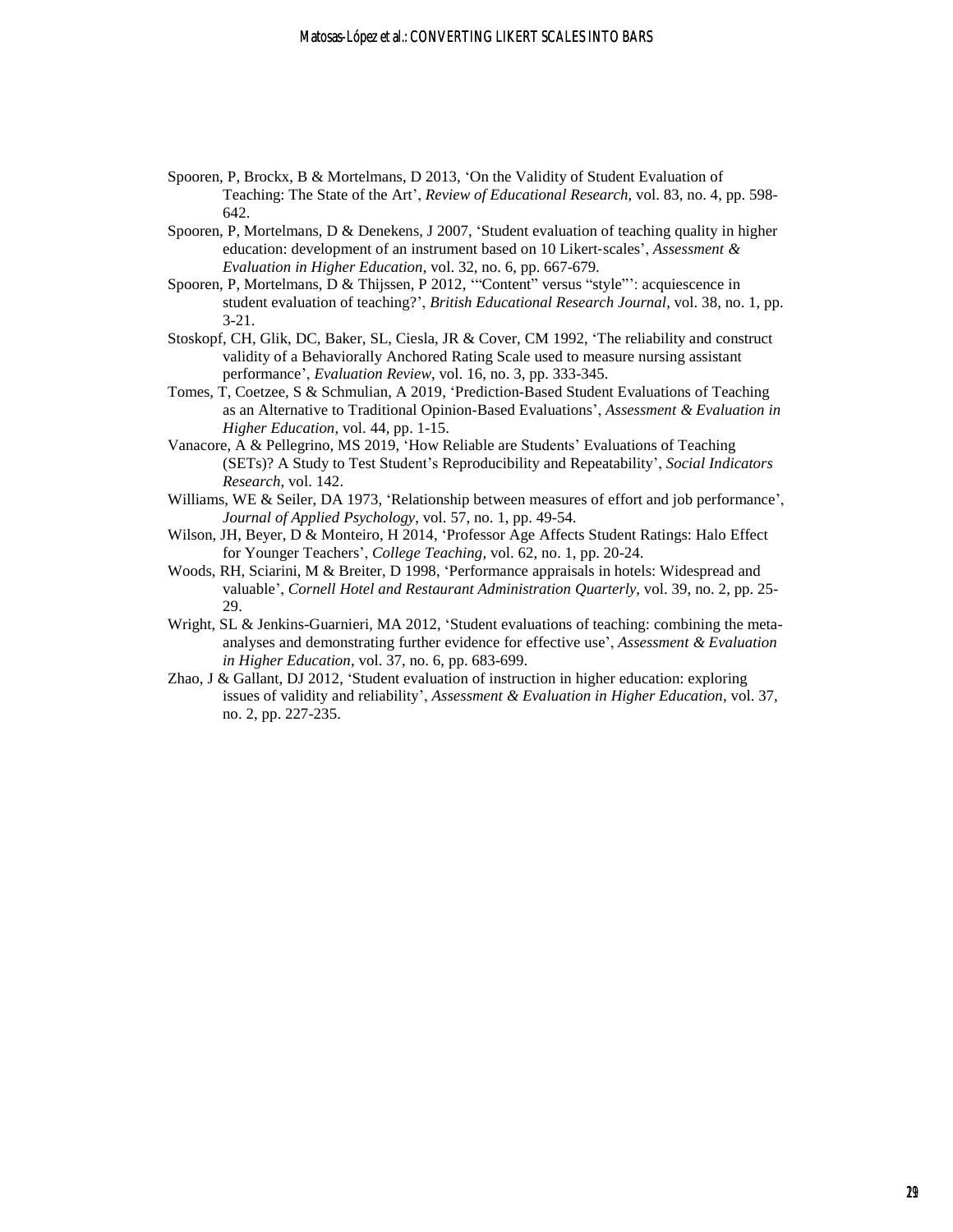## **Appendix A**

| <b>Categories</b>               |                  | <b>Core Behavioural Aspects (CBA)</b>                                                                                                                                                                            |  |
|---------------------------------|------------------|------------------------------------------------------------------------------------------------------------------------------------------------------------------------------------------------------------------|--|
|                                 | <b>CBA1</b>      | Teacher presents all the key points on the teaching guide at the beginning of the course (syllabus, competencies, objectives, working<br>methodology, ECTS, location of the materials in the eLearning platform) |  |
| Course-                         | CBA <sub>2</sub> | Teacher addresses the course importance in academic/professional terms                                                                                                                                           |  |
| introduction                    | CBA3             | Teacher describes the chronological plan of contents on the course and the time effort required in each part (classes, exams, homework)                                                                          |  |
|                                 | CBA4             | Teacher provides a detailed description of the bibliography/supporting materials, besides the form of using them                                                                                                 |  |
|                                 | <b>CBA1</b>      | Teacher explains all the key points on the evaluation system (number of exams, exam dates, % of theoretical/practical evaluation,<br>assignments, quizzes, retake exams)                                         |  |
| <b>Evaluation-</b><br>system    | CBA2             | Teacher describes specific aspects relative to the exam (supporting material, correction criteria, exam length)                                                                                                  |  |
| description                     | CBA3             | Teacher outlines the main key contents subject to evaluation                                                                                                                                                     |  |
|                                 | CB <sub>A4</sub> | Teacher explains the way class participation, attendance or supplementary activities are considered in course evaluation                                                                                         |  |
|                                 | <b>CBA1</b>      | Teacher is punctual in class arrival to prepare the required teaching materials (notes, projections, multimedia resources)                                                                                       |  |
| <b>Time-</b>                    | CBA2             | Teacher manages class time effectively, retrieving delays or potential absences if necessary                                                                                                                     |  |
| management                      | CBA3             | Teacher notifies of possible changes in class times in advance or absences if necessary                                                                                                                          |  |
|                                 | CBA4             | Teacher maintains a homogeneous time of instruction on daily/weekly basis                                                                                                                                        |  |
|                                 | <b>CBA1</b>      | Teacher defines a suitable schedule tutorial for students (morning/afternoon shift, same location where the course is given)                                                                                     |  |
|                                 | CBA2             | Teacher is open to helping or attending to students before/after classes                                                                                                                                         |  |
| <b>General-</b><br>availability | CBA3             | Teacher presents different contact channels besides the way and moments for using each one of them (email, eLearning platform, phone,<br>teacher's office)                                                       |  |
|                                 | CB <sub>A4</sub> | Teacher responds to students' distance consultations (email, eLearning platform, video conference) within a maximum of 48-72 hours                                                                               |  |
|                                 | <b>CBA1</b>      | Teacher maintains the working methodology initially presented at the beginning of the course                                                                                                                     |  |
|                                 | CBA <sub>2</sub> | Teacher respects the chronological plan of contents designed for every week                                                                                                                                      |  |
| Organisational<br>coherence     | CBA3             | Teacher develops exactly the content in the course syllabus (no more and no less content)                                                                                                                        |  |
|                                 | CBA4             | Teacher prioritises key contents to achieve course objectives/competencies and indicates the specific competencies developed in each<br>training activity                                                        |  |
|                                 | <b>CBA1</b>      | Teacher maintains coherence with the assessment method/evaluation criteria previously described                                                                                                                  |  |
| <b>Assessment</b>               | CBA2             | Teacher respects exams dates arranged at the beginning of the course and/or maintained institutional ones                                                                                                        |  |
| implementation                  | CBA3             | Teacher carries out the number of exams originally planned                                                                                                                                                       |  |
|                                 | <b>CBA4</b>      | Teacher concentrates evaluation activities on the materials covered during the course                                                                                                                            |  |
|                                 | <b>CBA1</b>      | Teacher generates a suitable atmosphere that encourage students to formulate doubts or share opinions                                                                                                            |  |
| <b>Dealing with</b>             | CBA2             | Teacher establishes specific breaks during classes to formulate doubts                                                                                                                                           |  |
| doubts                          | CBA3             | Teacher is able to face student's doubts, presenting one single concept in several ways                                                                                                                          |  |
|                                 | CBA4             | Teacher resolves students' doubts using practical examples/supporting materials to fix the idea                                                                                                                  |  |
|                                 | <b>CBA1</b>      | Teacher presents contents in a clear and concrete form                                                                                                                                                           |  |
| <b>Explicative</b>              | CBA2             | Teacher uses appropriate communication skills – verbal (tone, rhythm)/nonverbal (gesture, motion) – to facilitate understanding                                                                                  |  |
| capacity                        | CBA3             | Teacher uses multimedia resources (slides, videos, web sites) in addition to the blackboard to support explanations                                                                                              |  |
|                                 | CB <sub>A4</sub> | Teacher applies a theoretical-practical approach to stimulate learning                                                                                                                                           |  |
|                                 | <b>CBA1</b>      | Teacher connects contents across course stages to create a general perspective of the subject                                                                                                                    |  |
| <b>Follow-up</b>                | CBA <sub>2</sub> | Teacher summarises daily/weekly the main ideas previously explained in class                                                                                                                                     |  |
| ease                            | CBA3             | Teacher encourages students to participate in the course in different ways (class work, class queries, online discussion forums)                                                                                 |  |
|                                 | CB <sub>A4</sub> | Teacher assigns an achievable weekly/monthly workload to the student                                                                                                                                             |  |
|                                 | <b>CBA1</b>      | Teacher contributes decisively on the achievement of the expected objectives/competencies on the course                                                                                                          |  |
|                                 | CBA2             | Teacher influences the academic/professional development of the student                                                                                                                                          |  |
| Overall<br>satisfaction         | CBA3             | Teacher exhibits a recognised knowledge of the field besides the ability to convey that knowledge                                                                                                                |  |
|                                 | CBA4             | Teacher is able to raise student interest in the field of instruction                                                                                                                                            |  |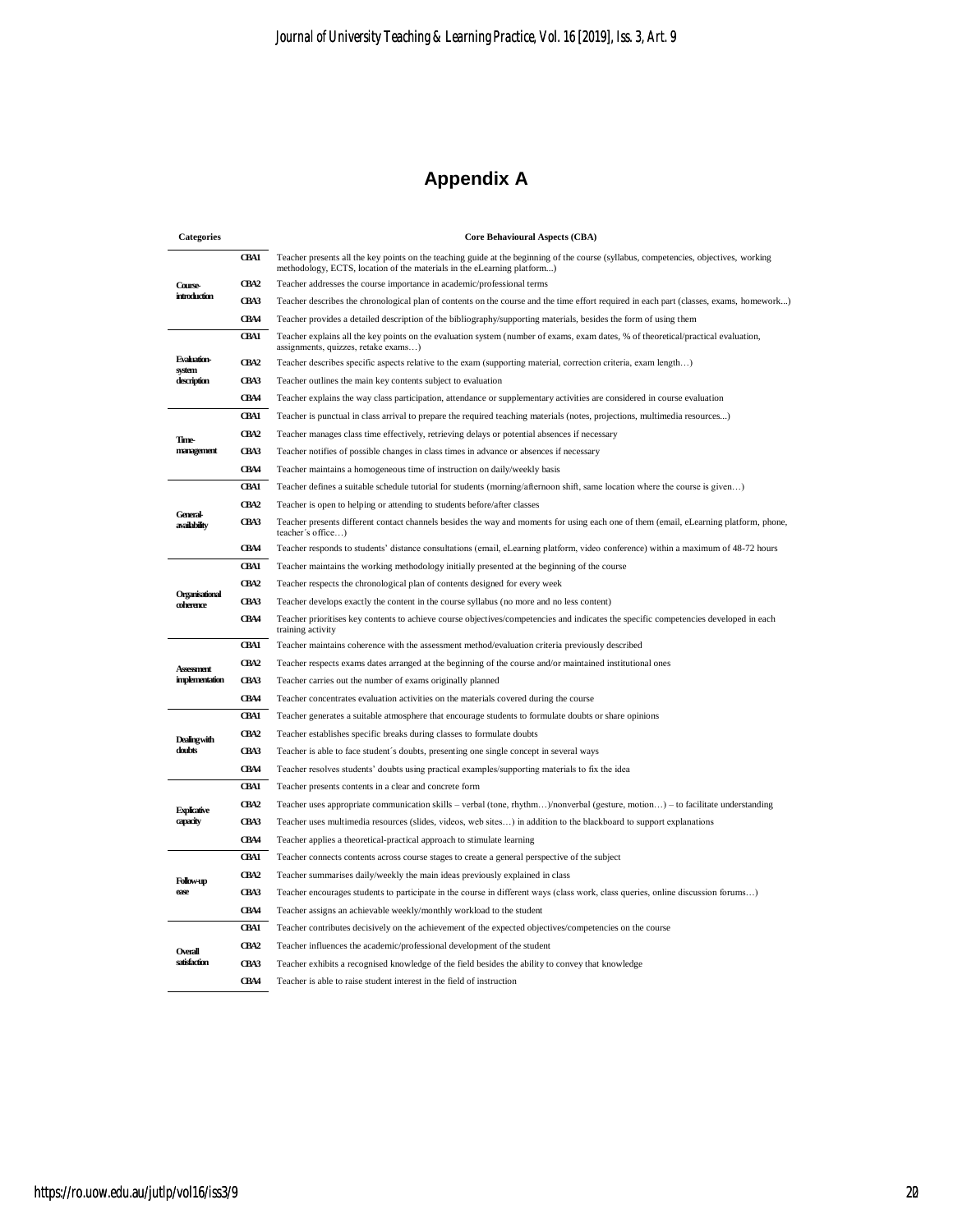## **Appendix B**

#### **Course-introduction**

|                | Teacher does NOT present all the key points on the teaching guide at the beginning of the course (syllabus, objectives/competencies, working<br>methodology, ECTS, location of the materials in the eLearning platform); does <b>NOT</b> provide a detailed description of the bibliography/supporting<br>materials, besides the form of using them; does <b>NOT</b> address the course importance in academic/professional terms; and does <b>NOT</b> describe the<br>chronological plan of contents on the course neither the time effort required in each part (classes, exams, homework) |
|----------------|----------------------------------------------------------------------------------------------------------------------------------------------------------------------------------------------------------------------------------------------------------------------------------------------------------------------------------------------------------------------------------------------------------------------------------------------------------------------------------------------------------------------------------------------------------------------------------------------|
| $\overline{2}$ | Teacher addresses the course importance in academic/professional terms                                                                                                                                                                                                                                                                                                                                                                                                                                                                                                                       |
| 3              | Teacher presents all the key points on the teaching guide at the beginning of the course (syllabus, objectives/competencies, working methodology,<br>ECTS, location of the materials in the eLearning platform) and provides a detailed description of the bibliography/supporting materials, besides the<br>form of using them                                                                                                                                                                                                                                                              |
| 4              | Teacher presents all the key points on the teaching guide at the beginning of the course (syllabus, objectives/competencies, working methodology,<br>ECTS, location of the materials in the eLearning platform); provides a detailed description of the bibliography/supporting materials, besides the<br>form of using them; and addresses the course importance in academic/professional terms                                                                                                                                                                                             |
| 5              | Teacher presents all the key points on the teaching guide at the beginning of the course (syllabus, objectives/competencies, working methodology,<br>ECTS, location of the materials in the eLearning platform); provides a detailed description of the bibliography/supporting materials, besides the<br>form of using them; addresses the course importance in academic/professional terms; and describes the chronological plan of contents on the course<br>and the time effort required in each part (classes, exams, homework)                                                         |

#### **Evaluation-system description**

|   | Teacher does <b>NOT</b> explain all the key points on the evaluation system ( $no$ of exams, exam dates, % of theoretical/practical evaluation, assignments,<br>quizzes, retake exams); does <b>NOT</b> describe specific aspects relative to the exam (supporting material, correction criteria, exam length); does<br>NOT outline the main key contents subject to evaluation; and does NOT explain the way class participation, attendance or supplementary activities<br>are considered in course evaluation |
|---|------------------------------------------------------------------------------------------------------------------------------------------------------------------------------------------------------------------------------------------------------------------------------------------------------------------------------------------------------------------------------------------------------------------------------------------------------------------------------------------------------------------|
| 2 | Teacher outlines the main key contents subject to evaluation and explains the way class participation, attendance or supplementary activities are<br>considered in course evaluation                                                                                                                                                                                                                                                                                                                             |
| 3 | Teacher outlines the main key contents subject to evaluation, explains the way class participation, attendance or supplementary activities are<br>considered in course evaluation and describes specific aspects relative to the exam (supporting material, correction criteria, exam length)                                                                                                                                                                                                                    |
| 4 | Teacher explains all the key points on the evaluation system (number of exams, exam dates, % of theoretical/practical evaluation, assignments,<br>quizzes, retake exams); describes specific aspects relative to the exam (supporting material, correction criteria, exam length); and outlines the<br>main key contents subject to evaluation                                                                                                                                                                   |
| 5 | Teacher explains all the key points on the evaluation system (number of exams, exam dates, % of theoretical/practical evaluation, assignments,<br>quizzes, retake exams); describes specific aspects relative to the exam (supporting material, correction criteria, exam length); outlines the main<br>key contents subject to evaluation; and explains the way class participation, attendance or supplementary activities are considered in course evaluation                                                 |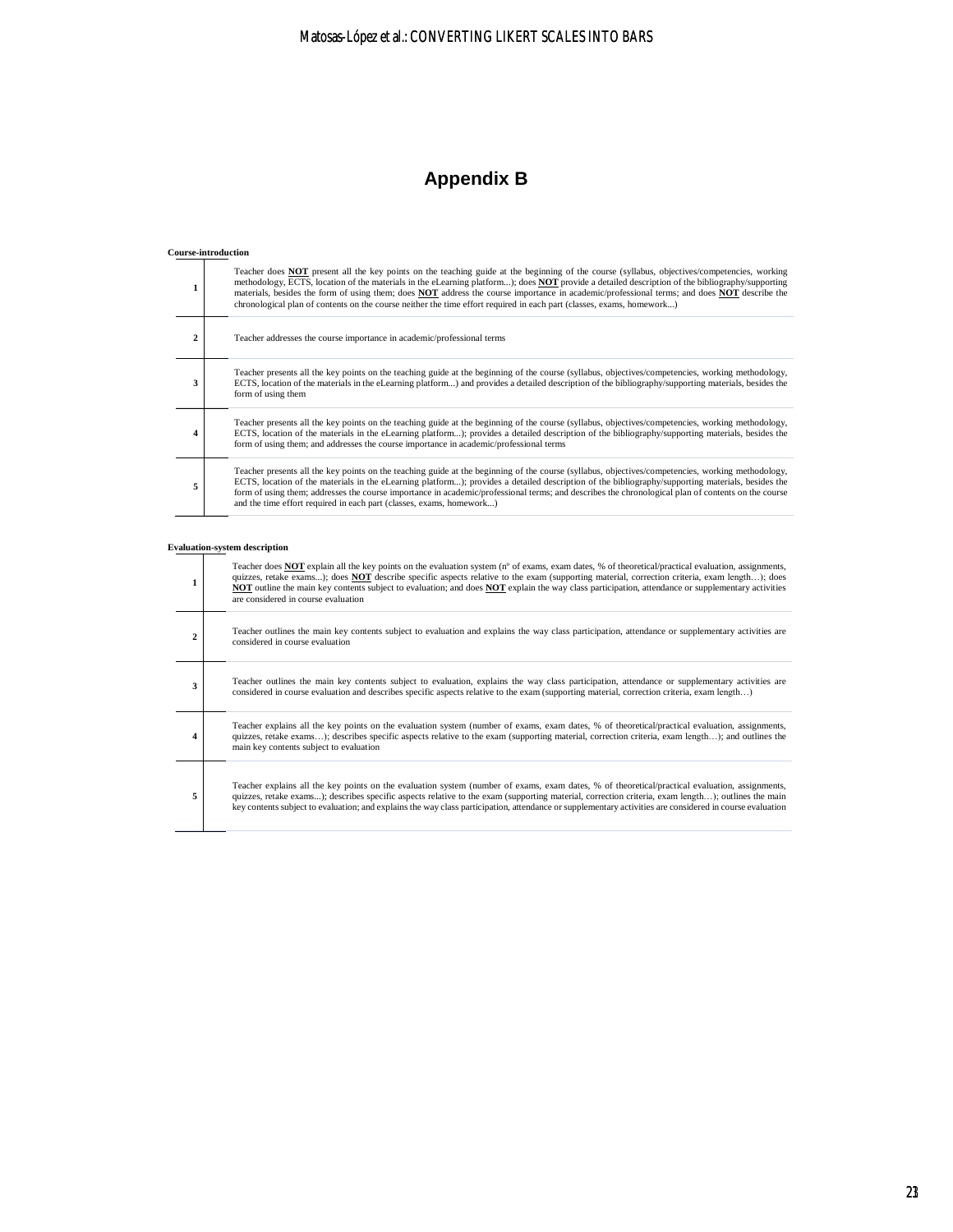## **Time-management**

|                |                    | Teacher notifies of possible changes in class times in advance or absences if necessary                                                                                                                                                                                                                                                                                        |
|----------------|--------------------|--------------------------------------------------------------------------------------------------------------------------------------------------------------------------------------------------------------------------------------------------------------------------------------------------------------------------------------------------------------------------------|
| $\overline{2}$ |                    | Teacher maintains a homogeneous time of instruction on daily/weekly basis                                                                                                                                                                                                                                                                                                      |
| 3              | daily/weekly basis | Teacher notifies of possible changes in class times in advance or absences if necessary and maintains a homogeneous time of instruction on                                                                                                                                                                                                                                     |
| 4              |                    | Teacher notifies of possible changes in class times in advance or absences if necessary and is punctual in class arrival to prepare the required teaching<br>materials (notes, projections, multimedia resources)                                                                                                                                                              |
| 5              |                    | Teacher notifies of possible changes in class times in advance or absences if necessary; is punctual in class arrival to prepare the required teaching<br>materials (notes, projections, multimedia resources); maintains a homogeneous time of instruction on daily/weekly basis; and manages class time<br>effectively, retrieving delays or potential absences if necessary |

#### **General-availability**

|   | Teacher does NOT present different contact channels or the way and moments for using each one of them (email, eLearning platform, phone, teacher's<br>office); does <b>NOT</b> respond students' distance consultations (email, eLearning platform, video conference) within a maximum of 48-72 hours; is<br>NOT open to helping or attending to students before/after classes; and does NOT define a suitable schedule tutorial for students (morning/afternoon<br>shift, same location where the course is given) |
|---|---------------------------------------------------------------------------------------------------------------------------------------------------------------------------------------------------------------------------------------------------------------------------------------------------------------------------------------------------------------------------------------------------------------------------------------------------------------------------------------------------------------------|
| 2 | Teacher presents different contact channels besides the way and moments for using each one of them (email, eLearning platform, phone, teacher's<br>$office$ )                                                                                                                                                                                                                                                                                                                                                       |
| 3 | Teacher presents different contact channels besides the way and moments for using each one of them (email, eLearning platform, phone, teacher's<br>office) and responds to students' distance consultations (email, eLearning platform, video conference) within a maximum of 48-72 hours                                                                                                                                                                                                                           |
| 4 | Teacher presents different contact channels besides the way and moments for using each one of them (email, eLearning platform, phone, teacher's<br>office); responds to students' distance consultations (email, eLearning platform, video conference) within a maximum of 48-72 hours and is open<br>to helping or attending to students before/after classes                                                                                                                                                      |
| 5 | Teacher presents different contact channels besides the way and moments for using each one of them (email, eLearning platform, phone, teacher's<br>office); responds to students' distance consultations (email, eLearning platform, video conference) within a maximum of 48-72 hours, is open to<br>helping or attending to students before/after classes and defines a suitable schedule tutorial for students (morning/afternoon shift, same location where<br>the course is $\sigma$ iven $\rightarrow$        |

#### **Organisational coherence**

|   | Teacher does NOT maintain the working methodology initially presented at the beginning of the course; does NOT develop exactly the content in<br>the course syllabus (no more and no less content); does NOT prioritize key contents to achieve course objectives/competencies neither indicates the<br>specific competencies developed in each training activity and does <b>NOT</b> respect the chronological plan of contents designed for every week |
|---|----------------------------------------------------------------------------------------------------------------------------------------------------------------------------------------------------------------------------------------------------------------------------------------------------------------------------------------------------------------------------------------------------------------------------------------------------------|
| 2 | Teacher respects the chronological plan of contents designed for every week                                                                                                                                                                                                                                                                                                                                                                              |
| 3 | Teacher maintains the working methodology initially presented at the beginning of the course and respects the chronological plan of contents designed<br>for every week                                                                                                                                                                                                                                                                                  |
| 4 | Teacher maintains the working methodology initially presented at the beginning of the course; develops exactly the content in the course syllabus (no<br>more and no less content); and prioritises key contents to achieve course objectives/competencies besides indicates the specific competencies<br>developed in each training activity                                                                                                            |
| 5 | Teacher maintains the working methodology initially presented at the beginning of the course; develops exactly the content in the course syllabus (no<br>more and; no less content); prioritises key contents to achieve course objectives/competencies besides indicates the specific competencies developed<br>in each training activity and respects the chronological plan of contents designed for every week                                       |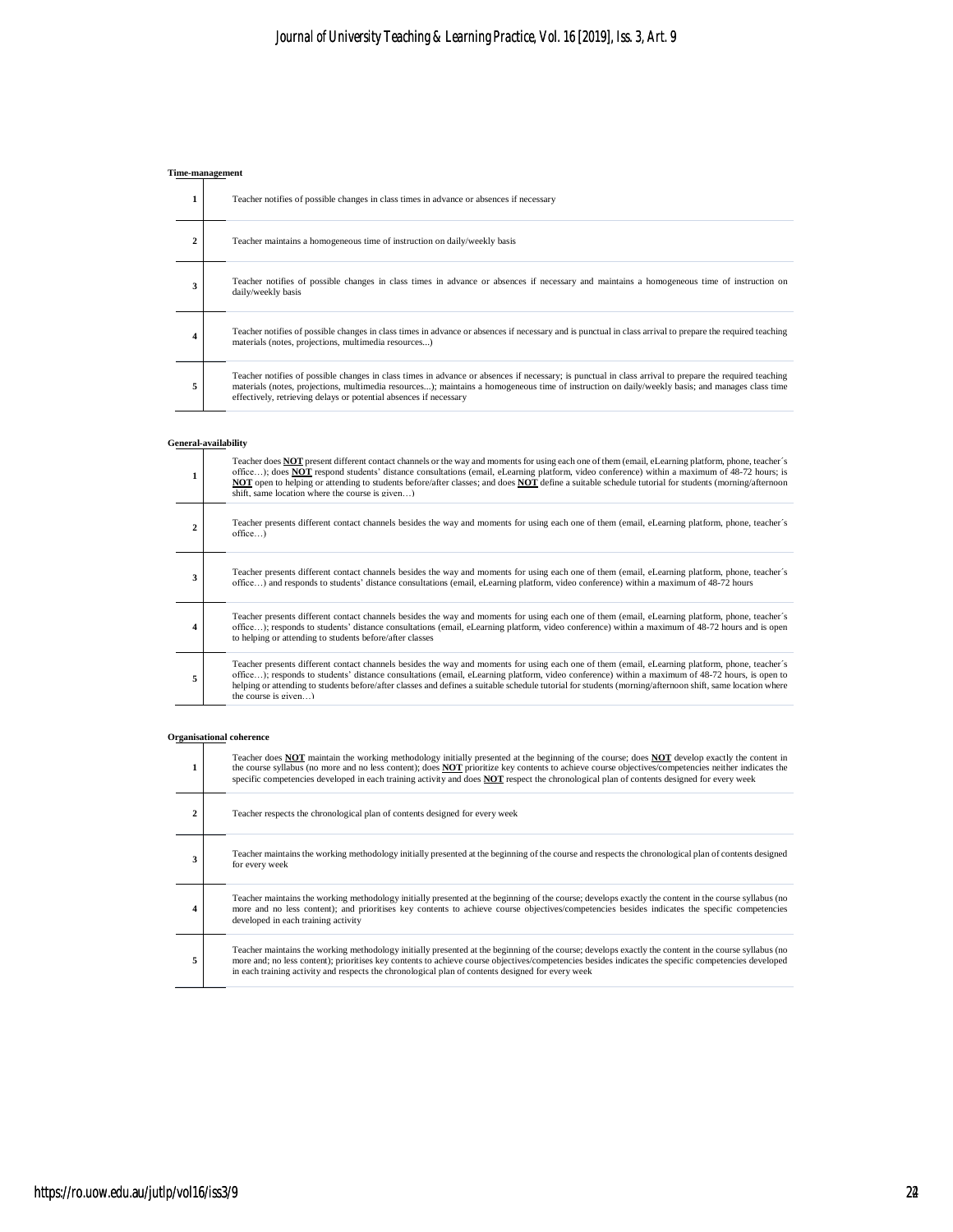## Matosas-López et al.: CONVERTING LIKERT SCALES INTO BARS

# **Assessment implementation**

| 1 | Teacher does <b>NOT</b> respect exams dates arranged at the beginning of the course neither maintained institutional ones; does <b>NOT</b> carry out the number<br>of exams originally planned; does NOT maintain coherence with the assessment method/evaluation criteria previously described; and does NOT<br>concentrate evaluation activities on the materials covered during the course |
|---|-----------------------------------------------------------------------------------------------------------------------------------------------------------------------------------------------------------------------------------------------------------------------------------------------------------------------------------------------------------------------------------------------|
| 2 | Teacher respects exams dates arranged at the beginning of the course and/or maintained institutional ones                                                                                                                                                                                                                                                                                     |
| 3 | Teacher respects exams dates arranged at the beginning of the course and/or maintained institutional ones and carries out the number of exams<br>originally planned                                                                                                                                                                                                                           |
| 4 | Teacher respects exams dates arranged at the beginning of the course and/or maintained institutional ones; carries out the number of exams originally<br>planned; and maintains coherence with the assessment method/evaluation criteria previously described                                                                                                                                 |
| 5 | Teacher respects exams dates arranged at the beginning of the course and/or maintained institutional ones; carries out the number of exams originally<br>planned; maintains coherence with the assessment method/evaluation criteria previously described; and concentrates evaluation activities on the<br>materials covered during the course                                               |

### **Dealing with doubts**

|   | Teacher does NOT establish specific breaks during classes to formulate doubts; does NOT generate a suitable atmosphere that encourage students to<br>formulate doubts and share opinions; is <b>NOT</b> able to face student's doubts presenting one single concept in several ways; and does <b>NOT</b> resolve<br>students' doubts using practical examples/supporting materials to fix the idea |
|---|----------------------------------------------------------------------------------------------------------------------------------------------------------------------------------------------------------------------------------------------------------------------------------------------------------------------------------------------------------------------------------------------------|
| 2 | Teacher establishes specific breaks during classes to formulate doubts                                                                                                                                                                                                                                                                                                                             |
| 3 | Teacher establishes specific breaks during classes to formulate doubts and generates a suitable atmosphere that encourage students to formulate doubts<br>or share opinions                                                                                                                                                                                                                        |
| 4 | Teacher generates a suitable atmosphere that encourage students to formulate doubts or share opinions; is able to face student's doubts presenting one<br>single concept in several ways; and resolves students' doubts using practical examples/supporting materials to fix the idea                                                                                                              |
| 5 | Teacher establishes specific breaks during classes to formulate doubts; generates a suitable atmosphere that encourage students to formulate doubts<br>and share opinions; is able to face student's doubts presenting one single concept in several ways; and resolves students' doubts using practical<br>examples/supporting materials to fix the idea                                          |

# **Explicative capacity**

| 1 | Teacher uses multimedia resources (slides, videos, web sites) in addition to the blackboard to support explanations                                                                                                                                                                                                                                                      |
|---|--------------------------------------------------------------------------------------------------------------------------------------------------------------------------------------------------------------------------------------------------------------------------------------------------------------------------------------------------------------------------|
| 2 | Teacher uses multimedia resources (slides, videos, web sites) in addition to the blackboard to support explanations and uses a theoretical-practical<br>approach to stimulate learning                                                                                                                                                                                   |
| 3 | Teacher uses multimedia resources (slides, videos, web sites) in addition to the blackboard to support explanations and presents contents in a clear<br>and concrete form                                                                                                                                                                                                |
| 4 | Teacher uses multimedia resources (slides, videos, web sites) in addition to the blackboard to support explanations, presents contents in a clear and<br>concrete form and applies a theoretical-practical approach to stimulate learning                                                                                                                                |
| 5 | Teacher uses multimedia resources (slides, videos, web sites) in addition to the blackboard to support explanations, presents contents in a clear and<br>concrete form, applies a theoretical-practical approach to stimulate learning and uses appropriate communication skills – verbal (tone,<br>$r$ hythm)/nonverbal (gesture, motion) – to facilitate understanding |